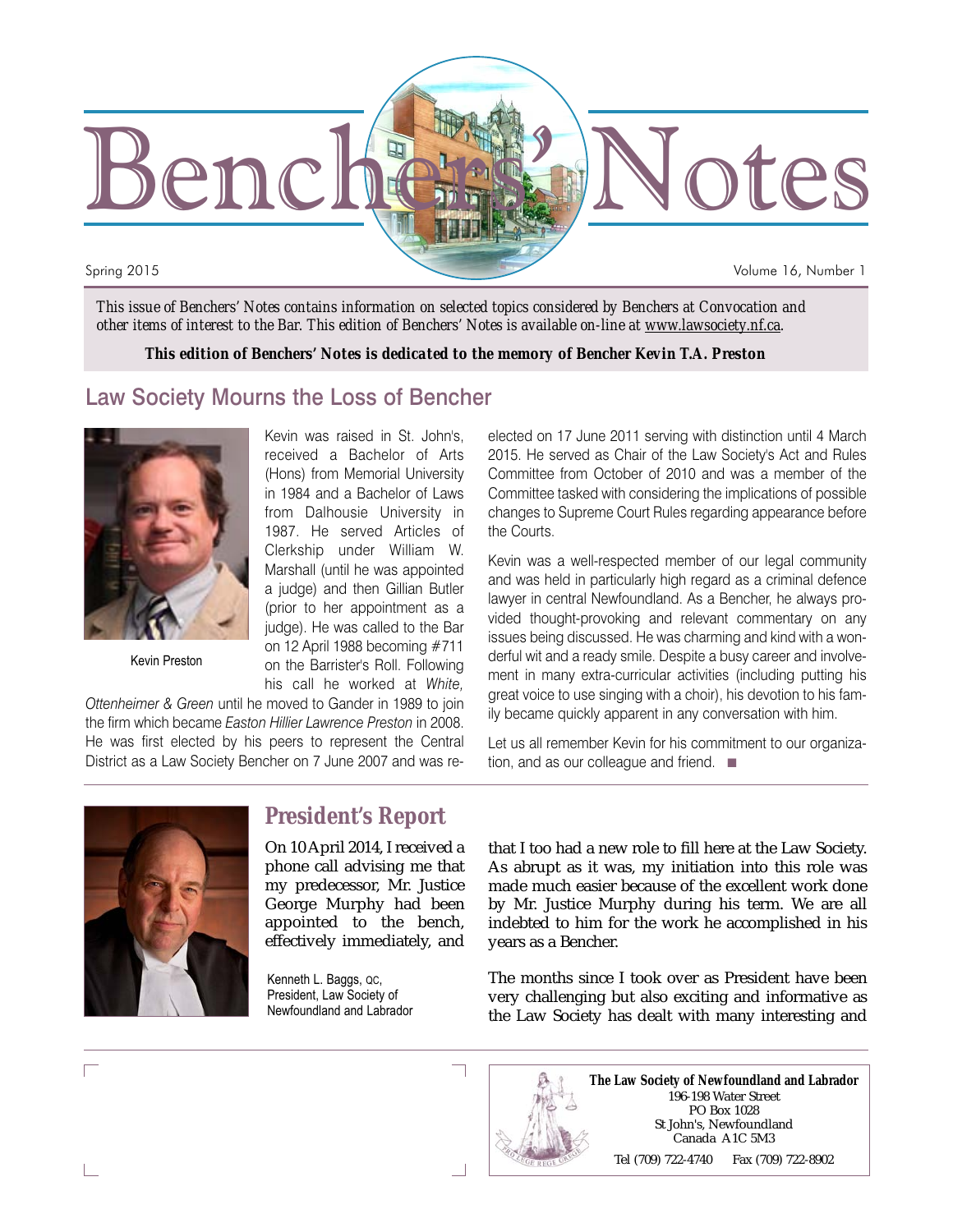thought-provoking issues such as the Trinity Western University debate. I would like to thank all of you who took the time to provide your thoughts on the issue to Benchers. Be assured that, when it is appropriate to make a decision on this matter, it will only be made after much discussion, thought, and consideration.

The Law Society recently approved funding to the Canadian Bar Association (CBA) to assist with the development of an online lawyers' wellness resource in partnership with the Mood Disorder Society of Canada and Bell Canada. The goal is to develop a national self-learning program that will provide lawyers with education, support and resources to assist in understanding mental health issues. Once the program is up and running (anticipated this year) the cost of maintenance will be borne by the Legal Professions' Assistance Conference and it will be available for all lawyers in Canada, not just members of the CBA. Recognizing the importance of good mental health to a lawyer's ability to provide legal services to the public, the Law Society sees this as an important initiative and fully supports the CBA in its efforts to develop this program.

In April of 2014, along with Director of Legal Education, Frank O'Brien and Legal Director, Phyllis Weir, I attended Access to Justice informational sessions with Justice Cromwell which provided an opportunity for many stakeholders to exchange valuable ideas. One of the outcomes of these sessions was the creation by the Law Society of an Access to Justice Committee. This Committee is made up of Benchers, Mr. Ian Wallace (Chair of the Committee), Mr. Donovan Molloy, QC, Ms. Adrienne Edmunds and lay Benchers, Ms. Glenda Reid and Mr. Donovan

#### Benchers' Notes

Downer. It is hoped that this committee will be able to identify some proactive measures the Law Society can take to positively affect access to justice in ways consistent with its mandate of regulation, in the public interest. In addition, the Law Society is a member of the Newfoundland and Labrador Access to Justice Steering Committee.

In May of 2014, I travelled to Ottawa with Ms. Grimes, QC and Mr. Paul Burgess, Chair of the Insurance Committee, to attend CLIA Meetings where a revised Subscribers' Agreement was signed and a new board was selected. Changes to CLIA's governance structure were the result of much collaboration and discussion and work is ongoing to ensure that CLIA continues to meet the needs of lawyers and the public by providing a sustainable, cost effective program.

As a continuation of our active national involvement in the Federation of Law Societies, I attended the 2014 Annual Conference, held in Halifax in October of 2014, along with Vice-President, Susan LeDrew and Law Society Executive Director, Brenda Grimes, QC. Many interesting and informative topics were discussed including: Access to Justice and Legal Services; the Canadian Common Law Program; and the National Discipline Standards Project. The Federation, as always, clearly demonstrated that it is at the forefront of tackling relevant issues facing law societies across Canada.

In February of 2015 I attended a meeting of Atlantic Law Societies' Executive Committees in Fredericton along with Mr. Barry Fleming, QC and Ms. Brenda Grimes, QC. The meeting was initially planned to discuss opportunities for cooperation and collaboration within the Atlantic Provinces but, for efficiency, a decision was made to meet with the Federation Governance Review Committee during the same trip. Both meetings were informative and useful and it was felt that the meetings should continue on an annual basis. The next meeting will be hosted in St. John's in early fall.

One of the more enjoyable aspects of being President of the Law Society is the opportunity to attend various ceremonies and receptions to honor colleagues who are receiving awards or setting out on new career paths. I was delighted to attend and participate in Swearingin ceremonies and receptions for Judge Lynn Cole (Provincial Court), Judge Phyllis Harris (Provincial Court) and Chief Justice Raymond Whalen (Supreme Court, Trial Division). Vice President, Susan LeDrew attended and gave remarks at the Swearing-in ceremony for Justice Jane Fitzpatrick (Supreme Court). In November of 2014, I attended the Swearing-in of Queen's Counsel. I have been present for 5 Calls to Bar and witnessed a total of 51 students become lawyers; this is always an enjoyable experience and great opportunity to meet with the newest members of our bar.

On 22 November 2014, I attended the book launch for the new *SS Daisy* Publication entitled: *A Ferryland Merchant-Magistrate: The Journal and Cases of Robert Carter, Esq., J.P. - Volume II, 1841 – 1852.* It was a wonderful event and I note that the *SS Daisy* Legal History Committee members do some outstanding work in maintaining a documented history of our profession and are to be commended.

It is always sad to report on the passing of current or former members of our bar. With regret I note the passing of 5 members of our bar: Mr. James Greene, QC, Mr. Alan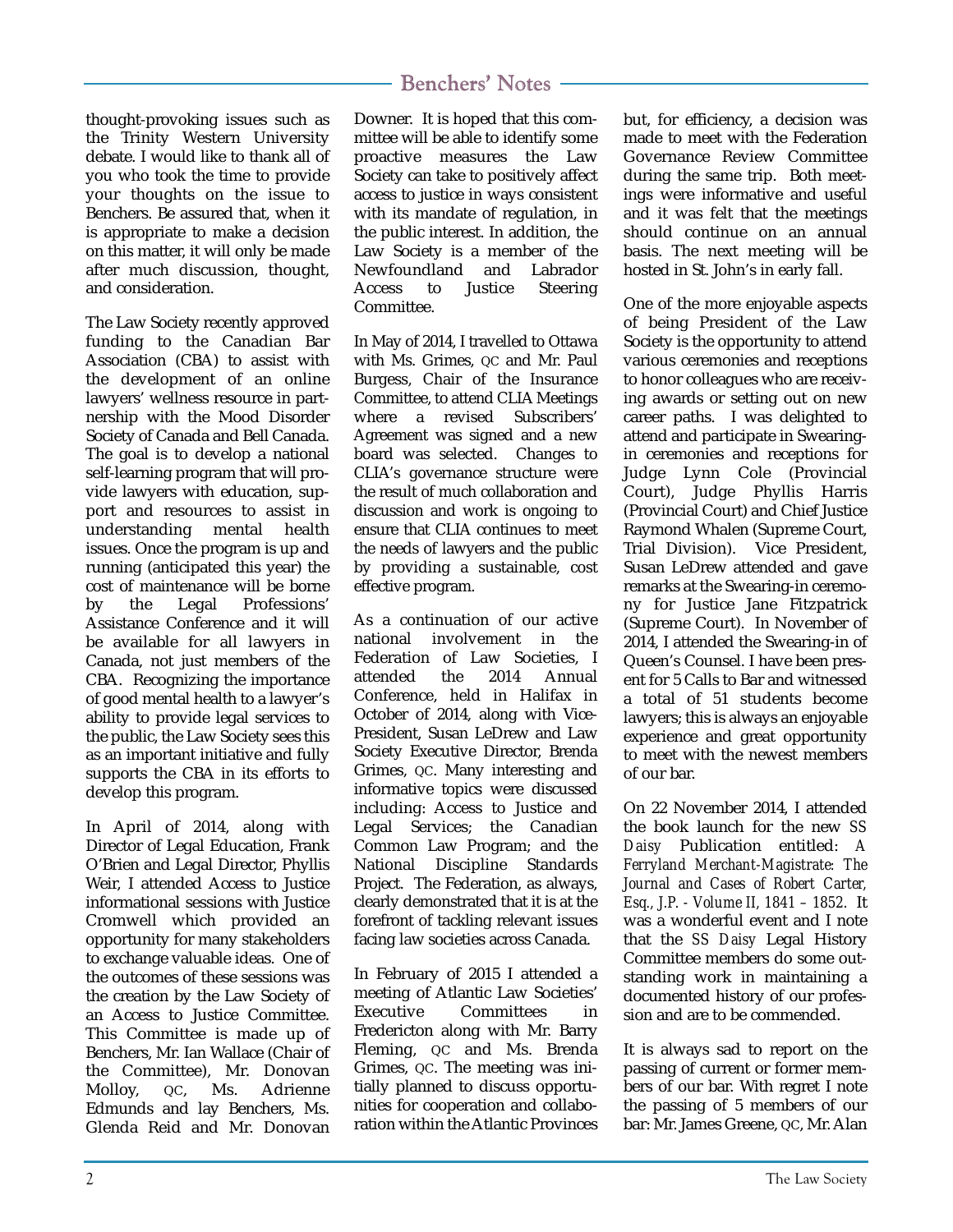**Note from Brenda B. Grimes, QC** *Executive Director*



Brenda B. Grimes, QC *Executive Director*

Reflecting on this past year, I am pleased with the work we have accomplished here at the Law Society of Newfoundland and Labrador. The staff and Benchers of the Law Society work diligently throughout the year to ensure that the Law Society's mandate to regulate, in the public interest, is fulfilled. Many hours of research and thoughtful discussion are often required prior to decisions being made or initiatives implemented and this work is often overlooked. I would like to take this opportunity to personally thank the Law Society's staff and Benchers for their continued dedication to the work of the Law Society. I am very fortunate to work with such devoted people.

In the pages to follow, you will find some information which has been circulated to our membership regarding the introduction of a Mandatory Continuing Legal Education Program. While information is being provided at this time, the program is not being officially implemented until 2016 so you have ample time to consider how you can meet the requirements. Further information will be provided as we get closer to implementation. If you have any questions, please feel free to contact me or Frank O'Brien.

I would once again like to urge members to take the time to read up on the Professionals' Assistance Program which exists in order to assist you, our members, with a myriad of personal or family issues. While I realize that it may be difficult for some to reach out and seek help when feeling overwhelmed, distressed or in crisis, you should not hesitate to do so. There has been much discussion lately about mental health issues and the reasons why people may fail to seek help. In addition to the resource mentioned by the President in his report, the Professionals' Assistance Program provider, Homewood Human Solutions, has many resources to assist in this area, including some which are accessible online.

Finally, I would like to remind you that we are holding our Annual General Meeting here at the Law Society on 12 June at 2:00 pm and our Annual Dinner that evening at Clovelly. I hope that many of you are able to attend. ■

#### **(President's Report continued)**

Henry, Mr. William Cadigan, Justice John O'Neill and Mr. Kevin Preston. These men will be greatly missed by family, friends and colleagues.

I close by thanking you all for allowing me to serve as your President and as Bencher of the Law Society of Newfoundland and Labrador. It has been a wonderful experience and I encourage all members of our bar to become actively engaged in the Law Society as you will certainly have a front row seat to the always thought-provoking, challenging and exciting issues facing our legal profession, at present and in the future. ■

#### **Recent Appointees to Queen's Counsel**

Irene S. Muzychka, QC - Sworn in on 15 November 2013 *(Ms. Muzychka, QC was inadvertently omitted from the last edition of Benchers' Notes)*

The following members were sworn in on 28 November 2014:

| Daniel M. Boone, QC      | Donovan F. Molloy, QC  |
|--------------------------|------------------------|
| William W.C. Boyd, QC    | Sheilagh M. Murphy, QC |
| Augustine F. Bruce, QC   | Paul G. Noble, QC      |
| Wayne D. Chamberlain, QC | James C. Oakley, QC    |
| Ronald A. Cole, QC       | John V.B. O'Dea, QC    |
| Donald J. Gallant, QC    | Lorna A. Proudfoot, QC |
| Brenda B. Grimes, QC     | Adam J. Sparkes, QC    |
| Heather M. Jacobs, QC    | Ellen E.M. Turpin, QC  |
| Thomas J. Johnson, QC    | John L. Vivian, QC     |
| James E. Merrigan, QC    | D. Gordon Woodland, QC |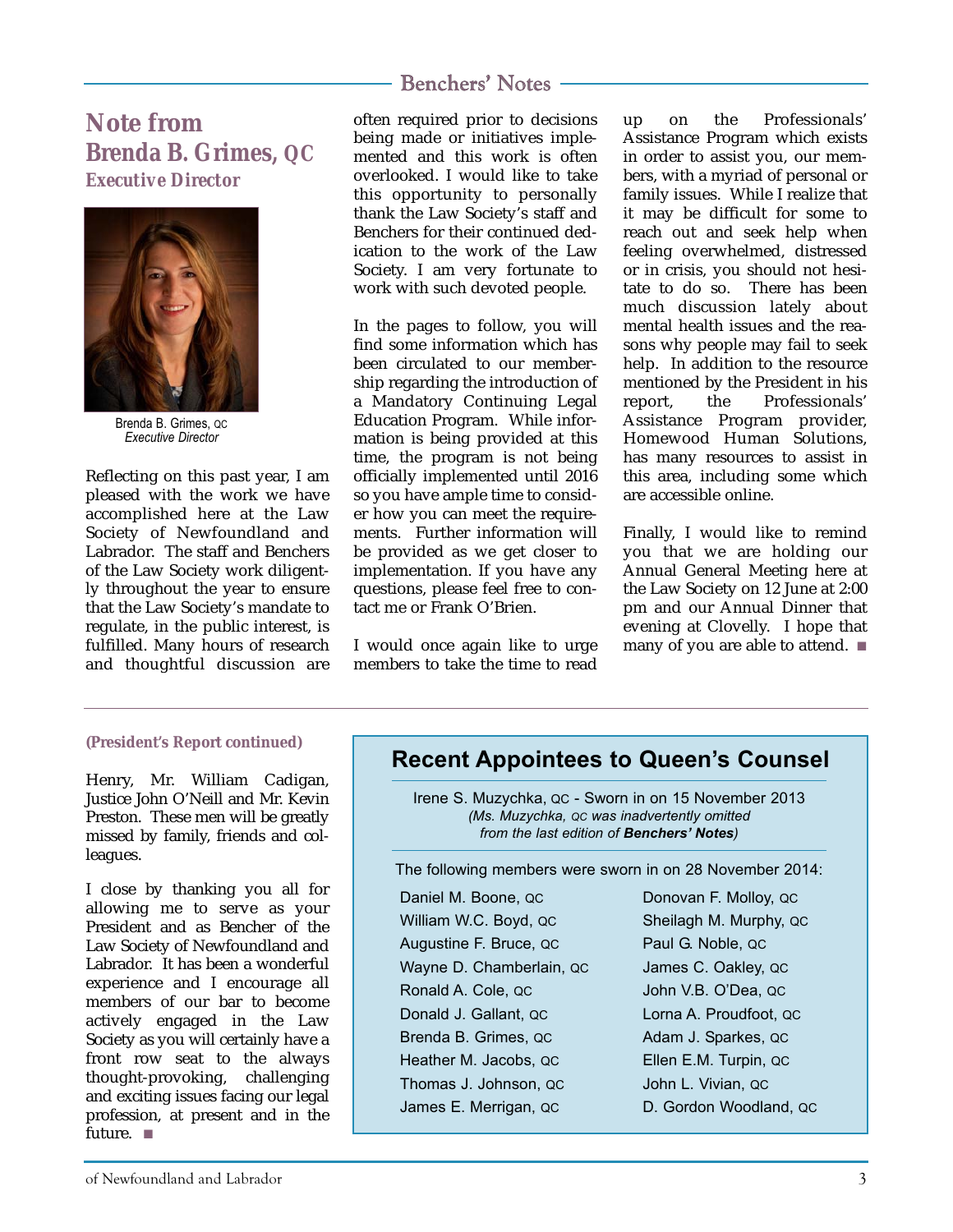### **Benchers' Convocation - June 6, 2014**



- *Back Row (l-r):* Dr. Donovan Downer, Donovan Molloy, QC, Ian Wallace, Bert Riggs, Glenda Reid, Marcus Evans, QC, Kenneth Jerrett, Amy Crosbie, Adrienne Edmunds
- *Front Row (l-r):* Kenneth Baggs, QC, Susan LeDrew, Barry Fleming, QC, Paul Burgess, Donald Anthony, Brenda Grimes, QC, Leanne O'Leary, Linda Harnett

### Executive Committee

Law Society of Newfoundland and Labrador

#### **Officers**

*President:* Kenneth L. Baggs, QC *Vice-President:* Susan M. LeDrew

#### **Elective Benchers**

*Eastern District:* Donald E. Anthony R. Paul Burgess Amy M. Crosbie Barry G. Fleming, QC Kenneth W. Jerrett Ann F. Martin Donovan F. Molloy, QC Liam P. O'Brien Leanne M. O'Leary Ian C. Wallace

*Central District:* Marcus A. Evans, QC Kevin T.A. Preston *(until 4 March 2015)*

#### *Western District:*

Shawn C. Colbourne, QC James E. Merrigan, QC

*Labrador District***:** Adrienne S. Edmunds

#### **Lay Benchers**

Dr. Donovan Downer Glenda Reid

Linda Harnett Bert Riggs

## *In Memoriam*

*Benchers and members were saddened at the passing of our esteemed colleagues:*

**Justice John James O'Neill**

Called to Bar December 2, 1954 as solicitor; January 26, 1955 as barrister; Roll  $#$  234

#### **James Joseph Greene, QC**

Called to Bar October 15, 1953 as solicitor; October 19, 1953 as barrister; Roll  $#$  227

**Alan Henry** Called to Bar July 2, 1991; Roll  $# 819$ 

**William Andrew Anthony Cadigan** Called to Bar April 11, 1990; Roll  $# 757$ 

**Kevin Thomas Alexander Preston** Called to Bar April 12, 1988; Roll  $# 711$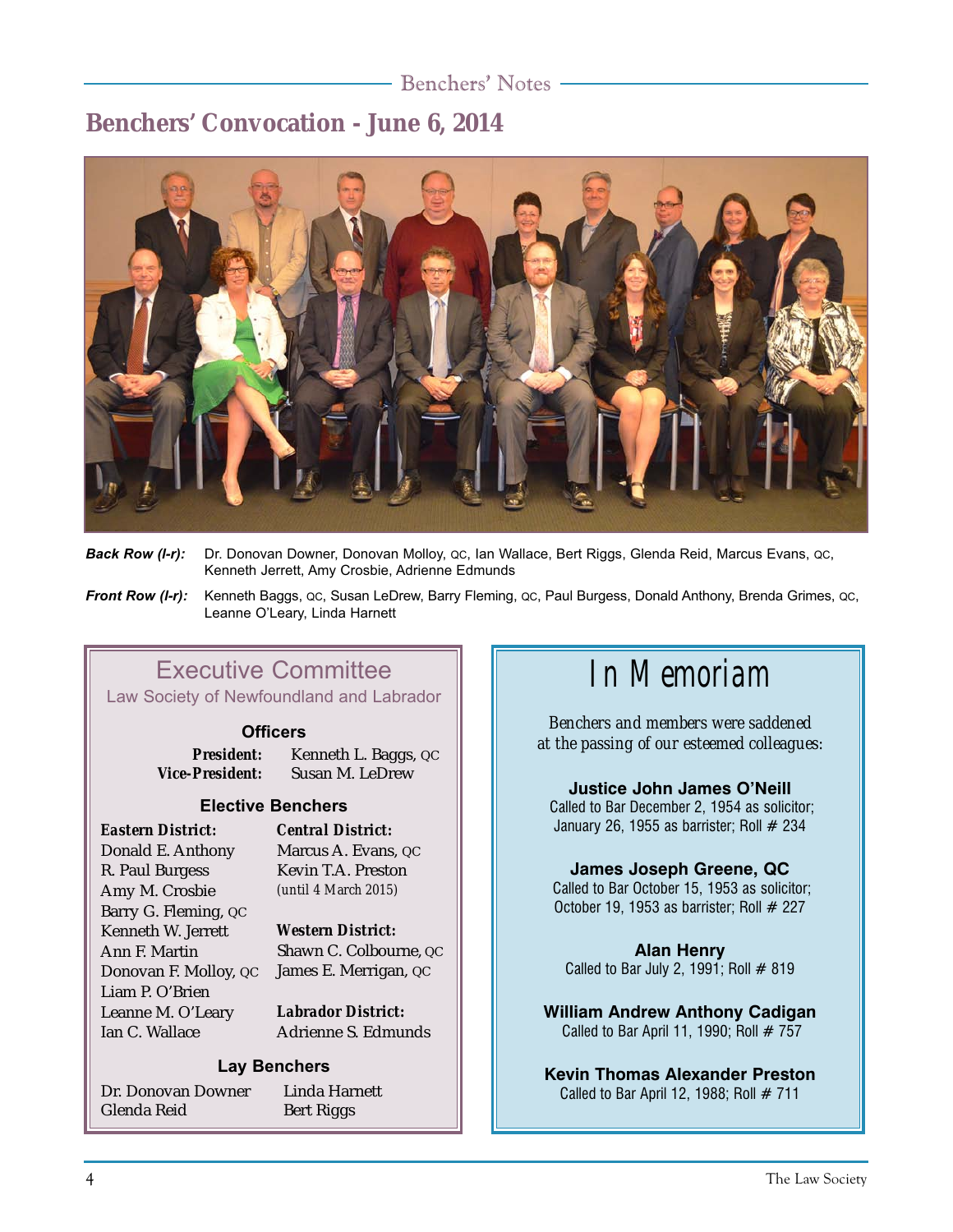### **Decisions, Decisions, Decisions**

*Below is a brief summary of some of the decisions taken by Benchers during the period from April 2014 up to and including February 2015.*

#### **April 2014:**

The 7 April 2014 meeting of Benchers was presided over by then President, George Murphy, QC and began with a report from the President on his activities since the last meeting. On February 14 he officiated a Call to Bar where 11 new members were called (quite a few being transfers) followed by the usual reception at the Law Society. That same day, he, Paul Burgess and Executive Director Brenda Grimes met with Steve May to ask him if he would be the Law Society's nominee for the CLIA board. Mr. May agreed and his name was forwarded to the Nominating Committee. Also on February 14, the President, along with Ms. Grimes and Frank O'Brien, met with Justice Orsborn and Justice LeBlanc to discuss the Mediation Pilot Project and the type of support the Law Society might provide. As a result of the meeting, the Law Society wrote a letter to the government in support of the project.

The President advised that he had attended and given remarks on behalf of the Law Society at the Swearing In Ceremonies for Justice Brian Furey (28 February 2014), Justice Laura Mennie (Sparkes) (14 March 2014) and Judge Mark Linehan (19 March 2014) and attended the receptions which followed.

In April, the President and Vice-President, along with Ms. Grimes and Ms. Weir, attended the Federation of Law Societies' Semiannual Conference in Regina. The focus of the conference was on national discipline issues and the President noted that the topics and workshops were relevant and thought-provoking.

Benchers were provided with a package of material regarding the Trinity Western University issue which included a memo from Ann Martin summarizing the background, the issue and the relevant Rules and legislation. Benchers engaged in a thorough discussion but concluded that the issue should be deferred to the June meeting with a communique going to the members about the issue.

Law Society accountant, Richard Yabsley, joined the meeting and provided comment on the 2013 Financial Statements of the Law Society, Insurance Programme and Assurance Fund. Mr. Yabsley projected a surplus of \$124,000.00 for the Law Society, a \$220,000.00 surplus for the Insurance Programme and noted that the Assurance Fund was fully surplused. With respect to 2014 figures, Mr. Yabsley reported that revenue was on budget but that it was too early to comment on the expenses.

Paul Burgess, Chair of the Insurance Committee, provided a Claims' History Synopsis noting that there had been a decrease in the number of real estate claims but that the severity of the claims had increased. He advised that the Committee would be looking at setting a Surplus Policy and had sought a quote from the actuary to give an opinion. They would also be looking at whether the Law Society had adequate insurance in place.

With respect to CLIA, an updated draft of the Subscribers' Agreement was provided to Benchers and there was some discussion about the suggested options for allocation or return of capital (surplus) upon termination. The Executive Committee was advised that legal counsel for the Subscribers (Ogilvies) was working through these issues in consultation with Tom Schonhoffer (Chair of Steering Committee), Patrick Mahoney (General Manager of CLIA) and the regulator. It was agreed that feedback from the Insurance Committee should be sought. Ms. Grimes indicated that Benchers might be required to approve the Subscribers' Agreement via email.

Ian Wallace, Chair of the Education Committee, requested approval for three transfers under the National Mobility Agreement and the issuance of thirteen Certificates of Fitness for the 14 April 2014 Call to Bar - all were granted. Mr. Wallace noted that eight applications for Admission as Student had been approved by the Education Committee and that ten requests to resume practicing status has also been approved by the Committee. Benchers went on to approve six requests for Non-Practising status and five requests to resign membership with the Law Society.

Near the end of Convocation, lay Bencher, Mr. Bert Riggs, provided a written recommendation regarding how the Law Society could commemorate the 100th anniversary of the outbreak of WWI by recognizing students at law who participated in the WWI effort and were either killed or gave up their prospective careers as a result. The suggestion was for a ceremony with a posthumous Call to the Bar and the creation of a commemorative booklet. Benchers' approved Mr. Riggs' recommendations and it was agreed that Mr. Bert Riggs and Mr. Ken Jerrett would spearhead this project.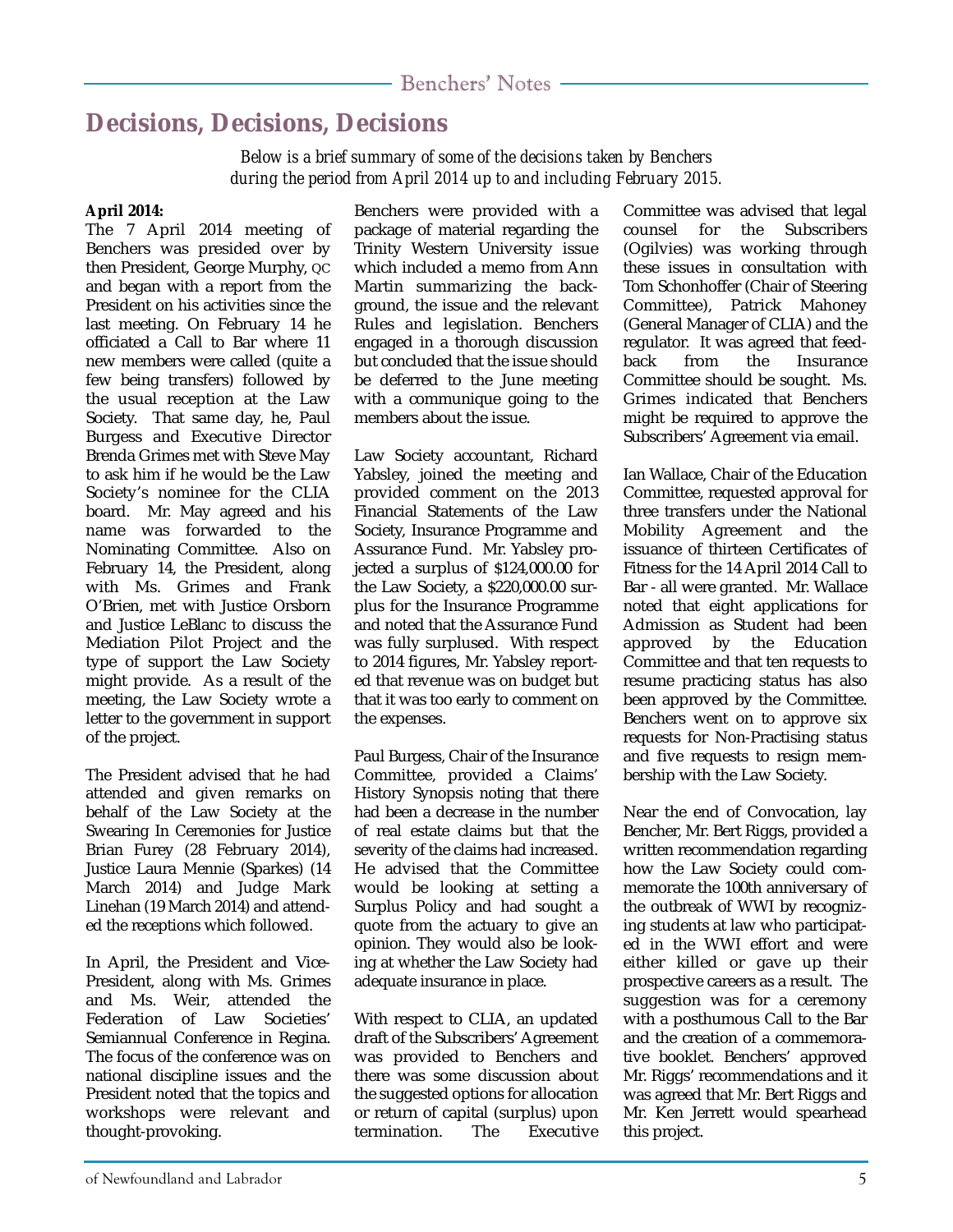The first Special Meeting was held via email on 15/16 April 2014 to appoint a new Vice-President and Complaints Authorization Committee Chair following Justice Murphy's appointment to the bench which made Kenneth Baggs, QC, the new President. A quorum was achieved and Susan LeDrew was appointed as Vice-President and Barry Fleming, QC was appointed CAC Chair. The second Special Meeting was held via email on 16/17 April 2014 to elect a new Executive Committee member. A quorum was achieved and Paul Burgess was elected. On 1/2 May 2014 the third Special Meeting was held via email to approve the 2013 draft financial statements. A quorum was achieved and the statements were approved. The fourth and final Special Meeting was held via email on 29/30 May 2014 to approve the Subscribers' Agreement as recom-<br>mended by the Insurance **Insurance** Committee, with any incidental amendments as required. A quorum was achieved and the agreement was approved.

#### **June 2014:**

The 6 June 2014 meeting of Benchers was held at the Law Society Building. It was the first with President, Kenneth L Baggs, QC acting as Chair.

Mr. Baggs, QC gave his first report as President, beginning with a quick narrative of his early appointment into the role. His first official tasks were to attend and bring greetings at the Swearing-In Ceremony for Judge Lynn Cole in Corner Brook on 11 April 2014, and to officiate his first Call to Bar on 14 April 2014 (Justice Butler presiding) with receptions following. The President also spoke at the Swearing In ceremony for Justice George Murphy in Corner Brook and attended the reception which followed.

The President's other activities included various meetings such as the Access to Justice Meetings on 28 and 29 April 2014; the Insurance Committee Meeting on 15 May; a ceremony to mark the Inaugural Sitting of Court at Happy Valley-Goose Bay on 26 May; the Executive Committee Meeting on 27 May; the Annual Dinner of the Newfoundland Association of Land Surveyors on 31 May; and CLIA Meetings in Ottawa which he attended with Mr. Paul Burgess and Ms. Brenda Grimes on 1 June.

Ms. Sheila Greene, QC joined the meeting and provided Benchers with written reports regarding the Council meetings on 3 April 2014 and 2 June 2014. She advised that both meetings were dominated by the Trinity Western University issue. She highlighted two things: the Council was striking a committee to look at whether the standards that have been created for law schools should include a non-discrimination provision; and, the Council was undertaking a governance review that had arisen out of discontent with the Presidential Rotation Policy.

Prior to the meeting Benchers had been provided with a package of material regarding the Trinity Western University issue which included submissions received by the Law Society from both members and non-members. As of the date of the meeting, 18 submissions from members had been received with 12 in favor of TWU and 6 against. Submissions from lawyers and special interest groups from outside Newfoundland totaled 16 with 13 in favor of TWU and 3 against. Benchers noted they were aware of the ongoing significant and evolving discussions across the

### **Custodianships**

The Law Society currently has possession of files from the following lawyers:

Alan Carter Christopher Sullivan Claude Sheppard David Pitcher David Sparkes Doug Harvey Fabian O'Dea Frederick R Bishop

#### Gerard Griffin Gerard Gushue Glen Bursey Glube Jewell Gordon Seabright Hugh Coady James Nurse Jody Saunders

Keith Rose Kent Morris Michael Drover R A Parsons/O'Neil Ron Noseworthy William Browne William Parsons

Members can contact the Law Society at 722-4740 for details on any of the above.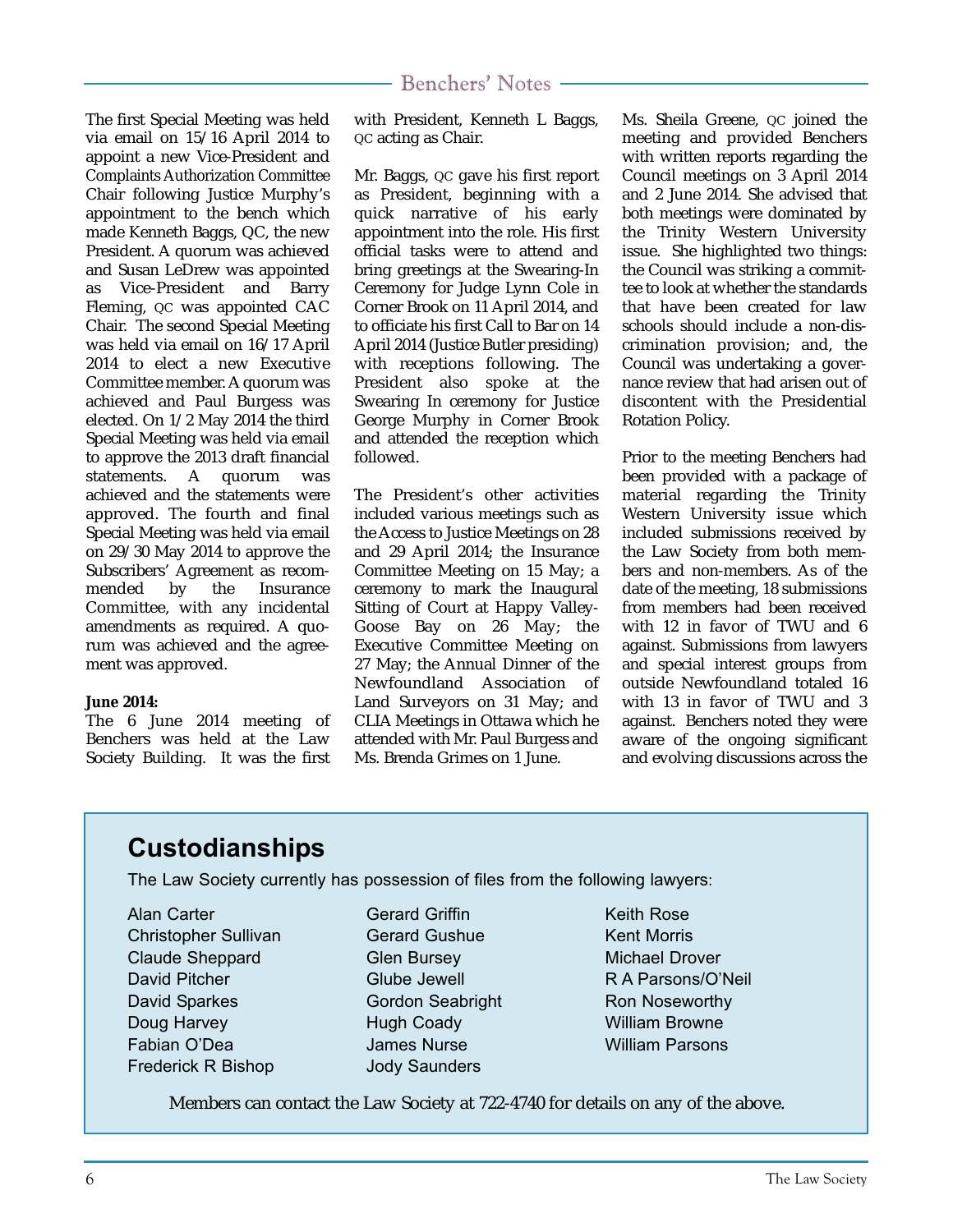country and that litigation was pending in three provinces which would likely see the issue addressed by the Supreme Court of Canada. Benchers were also aware that the President of TWU had requested an opportunity to speak with Benchers prior to a vote. Following a thorough discussion and recognition that a decision need not be made at that time, Benchers resolved that any vote on the issue be placed in abeyance.

Benchers discussed the Executive Summary from John Roil's report on Legal Aid as well as information compiled from submissions of members on the tariff and choice of counsel issues. It was agreed that the information received should be provided to government.

Benchers then moved on to the question of whether they could support the establishment of a law school at Memorial University, in principle. Following a consensus that expressing an opinion on the subject did fall within the Law Society's mandate of regulation of the legal profession and the practice of law, in the public interest, a thorough discussion ensued which highlighted views both for and against. On the positive side, Benchers noted it would enhance the stature of Memorial University, add to the culture from an academic and disciplinary perspective, provide a forum from which commentary on issues of public policy and judicial decisions could be derived, increase the affordability of education for local students, be a center for learning in law which would help lawyers with continuing education, provide an opportunity for the development of a legal aid clinic and provide an opportunity for Newfoundland and Labrador to become a leader in a specialized area of law. The negative comments were primarily focused on the concern with respect

#### Benchers' Notes

to the potential for there to be too many graduates for the market to be able to provide articling positions for (leading to pressure to eliminate this program) and concerns regarding the funding for the institution. Benchers recognized that, ultimately, the decision would be made by Memorial University and the government and that funding issues would have to be addressed by them. Benchers supported the establishment of a law school, in principle.

Law Society accountant, Mr. Richard Yabsley, CA, joined the meeting to address any questions Benchers might have involving the written financial reports which had been provided. Benchers had previously approved the draft 2013 financial statements and there were no questions. Mr. Morgan Cooper took the opportunity to compliment Mr. Yabsley for what he has added to the Law Society and expressed confidence in the financials. Mr. Baggs, QC echoed his comments and agreed that confidence in the management of the Law Society was high.

Then it was on to the CLIA update. Benchers had approved the Subscribers' Agreement on 29 and 30 May 2014 and the Executive Committee had endorsed the nominees for the board. Mr. Burgess reported that the agreement was signed in Ottawa on 1 June 2014 and that he, Mr. Baggs, QC and Ms. Grimes, QC were in attendance. He noted that Steve May was a member of the new board.

Following the CLIA report, Ms. Phyllis Weir provided comment on the National Discipline Standards. Ms. Weir noted that the list of standards had been presented to Benchers in February for information and now were being presented for adoption, effective 1 January 2015. The standards are intended to be aspirational and provide goals towards which all law societies can work, recognizing that some law societies may not be able to achieve all of them. She noted that one of our problems will be the training of adjudicators but indicated that efforts are underway to come up with a cooperative arrangement with other jurisdictions. Benchers approved the adoption of the National Discipline Standards effective 1 January 2015.

Benchers were requested to approve Certificates of Fitness for eight candidates. Approval was granted for all eight who would be called on 13 June 2014. Benchers were also informed that sixteen Applications for Admission as Student had been approved by the Education Committee and went on to approve thirteen applications for members requesting to take nonpracticing status and one member who wished to resign.

Before Convocation broke for the Annual General Meeting, Mr. Baggs, QC thanked Morgan Cooper for his contributions over the years noting that it was an absolute pleasure to work with him and that he brought a lot of substance and passion to debates on issues.

Following the Annual General Meeting, Benchers reconvened and approved the slate of officers for the coming year: Kenneth Baggs, QC, President; Susan LeDrew, Vice-President; Barry Fleming, QC, CAC Chair; Paul Burgess; and Donald Anthony.

Mr. Baggs, QC thanked Ms. Grimes, QC for her hard work and patience, particularly during the transition, and also thanked Ms. Weir and Mr. O'Brien for their contributions noting it was a pleasure and an honor to work with such experienced people.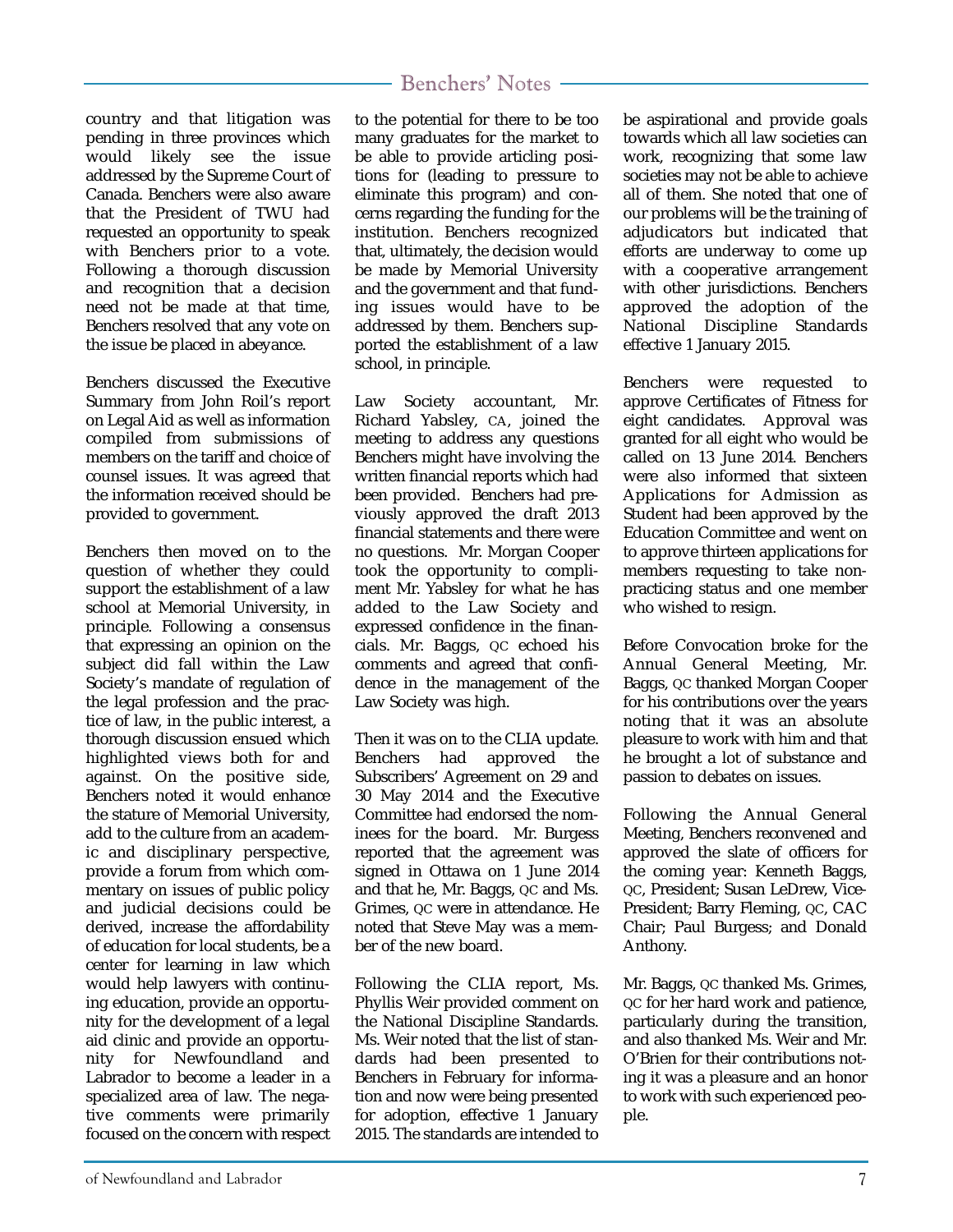#### **December 2014:**

The December Convocation was called to order by President Kenneth L. Baggs, QC. The President reported to Benchers that he had attended several meeting in the past months including the Federation's Annual Conference from 8-10 October 2014 in Halifax. He reported that this year's conference focused on access to justice issues. Participants were required to participate in a poverty simulation and meet with various groups that deal with these and other issues in the local community. He also met with Chief Justice Green in November to discuss the possibility of funding from the Law Society for the Trinity Conference. There were the usual Executive Committee meetings and Insurance Committee meetings which he attended in the fall and regular discussions with Executive Director, Ms. Grimes, QC regarding various issues, particularly the custodianship of Michael Drover. The President commended Law Society staff for their hard work. The President went on to report that he officiated at the 17 October 2014 Call to Bar, where 10 new members were called, and attended the ceremony which followed. He attended the QC Ceremony 28 November 2014, where 20 members of the Bar were sworn in as Queen's Counsel and, on 5 December 2014, was present at the Benchers' Christmas Reception which he noted was a well-attended and enjoyable event.

Later in Convocation the President explained that, on 21 November 2014, many law firms received notification from their searchers that they would no longer search loose deeds because of the backlog that existed (in excess of one month). While title insurers ultimately agreed to extend insurance to cover a gap of up to 30 days, it was still a significant issue. He indicated that Ms. Grimes, oc had contacted the Department of Justice and Public Safety immediately seeking assistance in setting up a meeting and followed up with a letter outlining this and various other issues with the Registry. Mr. Baggs, QC along with Ms. Grimes, QC met with representatives from Service NL, Assistant Deputy Minister, Julian McCarthy, Raylene Stokes and Dean Doyle on 2 December 2014 to discuss a multitude of issues with the Registry of Deeds which had been brought forth by our membership. The meeting disclosed that they were very aware of the problem and were diligently working to correct it. A combination of retiring staff, transfers to other departments and greater than expected volume for the time of the year had led to understaffing. They gave assurances that they were not affected by

### *Daisy Committee* **Publications**

The ten books shown here have been published in recent years by the *Daisy Committee*. They offer a varied and interesting look at the development of law in Newfoundland and Labrador over the last two centuries and more. Please call 722-4740 for details on how you can purchase a copy or several!

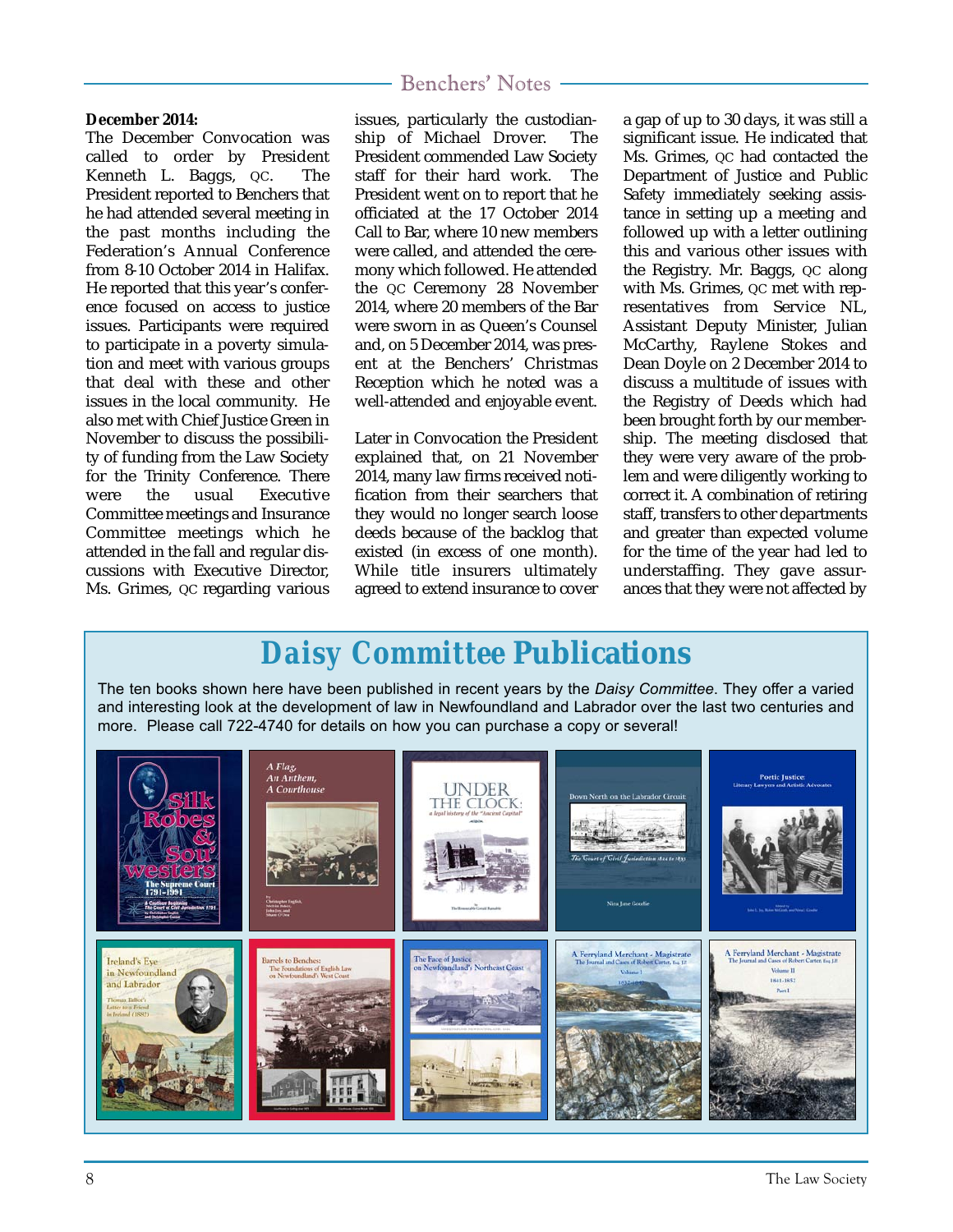the hiring freeze and that they would update us regularly and meet with us regularly. They asked the Law Society to encourage members to adopt the online registration system.

Another topic of discussion was a request for the Law Society to make a financial contribution to funding of the 400th Anniversary of the Vice-Admiralty court (the Trinity Conference). The concept had initially been developed by the *SS Daisy* Legal History Committee and the President advised that the first day of the two day conference was being devoted to legal history with Daisy Committee members playing prominent roles as speakers and moderators. The President noted the great books that had been produced by this dedicated group. The second day of the conference was being devoted to the future of law. Because of the content, the conference would be open to lawyers and other members of the public. The request for funding from the Law Society was intended to keep the registration costs down for anyone who is not a judge and wishes to attend.

Following a discussion, Benchers concluded that, in light of the *SS Daisy* Legal History Committee's involvement, they were prepared to make a contribution. However, given the limited opportunity for access by the bar or other members of the public, the contribution would be limited to \$5,000.00.

Next Benchers discussed changes to the Rules of Court which were under consideration to provide for assistance by non-lawyers during hearings or otherwise and to allow for representation of corporations by non-lawyers. They were also provided with the Law Society's response to the Department of Justice in 2009 when similar issues were being addressed.

Following a discussion about the potential access to justice benefits, as well as the pitfalls, it was agreed that a working group be struck to consider the issues. Kevin Preston, Ken Jerrett and Glenda Reid would develop a position and report back to Benchers at the next meeting.

Paul Burgess, Chair of the Insurance Committee, advised that Mr. Ray Walsh was retiring as adjuster for the Insurance Program. He noted that Mr. Walsh's contributions over 25 years of service had been fundamental to the success of the program.

Mr. Burgess also summarized the findings of Andre Normandin's 24 November 2014 report regarding capital requirements, a copy of which was provided to Benchers in advance of the meeting. The report had been commissioned to ensure Benchers had appropriate information to assess the capital needs of the Insurance Program and make decisions regarding budgeting. Mr. Burgess advised that the Insurance Committee recommended Benchers accept Mr. Normandin's advice re: the capital requirements.

Benchers agreed that to meet the solvency criterion, the Capital Target for the Lawyers' Insurance Program be set at \$13,300,000.00, less a provision for adverse deviations that is included in the loss reserves (the PAD) and less LIP's share of the capital held at CLIA; and, that the Capital Target be reviewed annually to account for variations in the loss reserves and the capital held at CLIA, or be reviewed when necessary to meet the solvency criterion if there are material changes as follows : a permanent increase in the expected claim level; and/or a change in the investment policy that would modify the distribution of assets between common stocks and

bonds. It was noted that, based on the 2014 budget, this would require the Insurance Program to have a Capital Pool of \$11,200,000.00. At the time it had \$10,500,000.00.

Accountant, Richard Yabsley reported on the internal statements for the Law Society advising that the only notable changes from the last report were with respect to the costs for discipline and custodianship which would be higher than budgeted by a large margin. This would be offset somewhat by lower than expected library costs, professional development and professional fees. For the Insurance Program, he advised that CLIA premiums would be lower than budgeted because of the increased deductible and that adjusting costs would be lower.

Mr. Yabsley went on to report on the 2015 budgets for the Law Society and Insurance Program and noted that both were presented as balanced with no increase in fees required and no reduction in the Transaction Levy in light of the recommendations of the actuary, Andre Normandin, regarding the necessary Capital Target.

Following a discussion, Benchers approved both budgets as presented.

Chief Justice Green attended the meeting as a member of the *SS Daisy* Legal History Committee and gave a synopsis of the Committee's future goals, emphasizing the importance of the Committee's work given that legal history provides the foundation for our current system. He pointed out that, while many decisions from our past deviated from the Canadian or English law of the time, it did not mean they were wrong – they were unique and a product of the circumstances existing.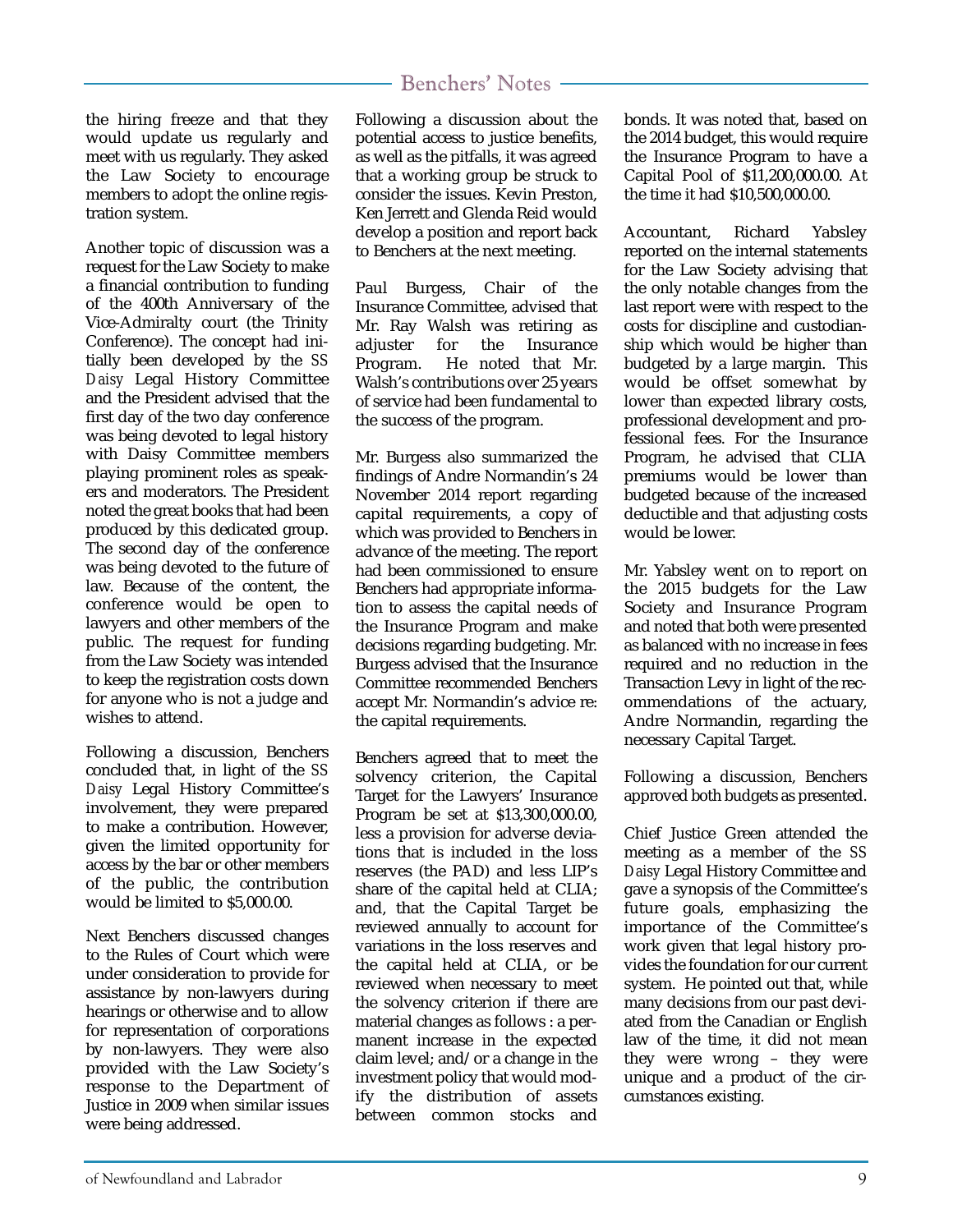Ian Wallace, Chair of the Education Committee, obtained approval for three applications for transfer under the National Mobility Agreement and reported that seven applications for resumption of<br>practising Status had been practising Status had been approved by the Committee. Benchers went on to approve twelve requests for non-practising status and three requests to resign membership.

On the issue of strategic planning, Benchers were provided with a memo from Mr. Fleming, QC summarizing the key points from the CBA Futures Report. Following a discussion it was agreed that a focused agenda would be necessary and that initial preparatory work would be done by the Executive Committee and the facilitator with an outline of process to be brought back to Benchers at a future date.

#### **February 2015:**

Convocation was called to order by President, Kenneth L. Baggs, QC. The meeting opened with a brief update from Ms. Grimes, QC on the status of the custodianship re: Michael Drover. Mr. Baggs, QC went on to advise that reports from the Registry of Deeds showed steady and significant improvement and indicated that he would write to Dean Doyle to commend him and his staff for their efforts.

# *Library News*  **WHAT'S NEW AT THE LIBRARY ?**

We have a **new Library Technician**, Rosemary Myers, who joined us on 26 January 2015 but, with regret, advise that Heather Myers, part-time librarian, will be retiring as of the end of June after 6 years of exemplary service to the Law Society, members and the public. Please join with us to wish them both well

#### **No time to get a book from the library?**

#### **Out of town and need quick access to a library book?**

The **Law Society Library** can provide Law Society members with instant, desktop access to *Irwin Law publications,* including the *Essentials of Canadian Law* series. In searching "ebook" on our online catalogue you will retrieve 150 Irwin titles available electronically.

Topics include:

- Civil Procedure and Litigation
- Family Law
- Constitutional & Administrative Law
- Torts
- Criminal Law
- Corporation, Securities and Commercial Law

See a complete list of the Irwin texts available here: http://www.irwinlaw.com/titles

*Labour Source* available at Law Society Library

Labour Source is available on all computers in the Library and allows you to search one database for access to the following in full text:

- Brown and Beatty, Canadian Labour Arbitration. 4th ed.
- Adams, Canadian Labour Law. 2d ed. and all court decisions cited in these texts.
- Labour Arbitration Cases Series 1- forward
- Canadian Labour Arbitration Summaries
- Labour Board Decisions from all provinces and
- Canada Industrial Relations Board and
- Canada Public Services Labour Relations Board
- In addition to other items and legislation.

*Contact the Law Society Library for login and password information lawlibrary@lawsociety.nf.ca*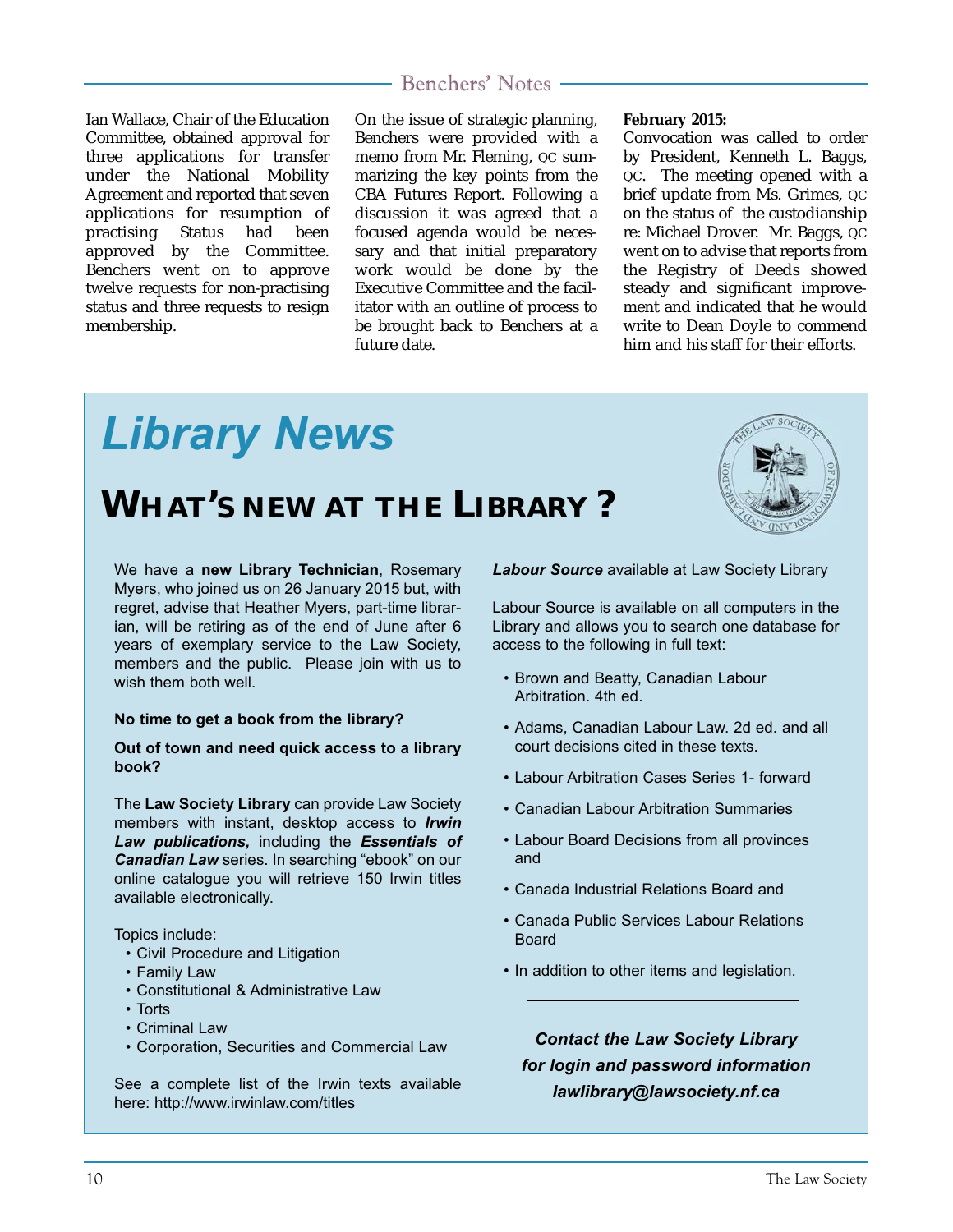#### The President reported that, as has become customary, he, Ms. LeDrew and Ms. Grimes, QC met with representatives of the Law Foundation, Mr. Bonnell, QC, Mr. Boone, QC and Mr. Lawrence Collins over lunch to discuss issues of mutual interest. The Law Foundation confirmed its continued commitment to fund the law libraries, and other projects which met its mandate, to the extent possible given the interest rates. Mr. Baggs, QC also noted that he attended and gave remarks at the Swearing In of Chief Justice Whalen in October of 2014 and that he attended the meeting of Atlantic Law Societies' Executive Committee in Fredericton in February of 2015.

Sheila Greene, QC joined Benchers to comment on current issues facing the Federation. Ms. Greene, QC noted that resources were significantly focused on the Federation Governance Review and that good discussions were taking place.

Benchers next approved the Conflict of Interest Policy which had been presented and discussed at the last meeting.

The discussion then turned to proposed changes to Supreme Court Rule re: Representation before the Court. Bencher, Kenneth Jerrett provided a written report and indicated that his working group had built on the work done by Mr. O'Brien in 2009 and then canvassed the law and other jurisdictions to see what, if anything, had changed. He noted that the Federal Court had considered making similar changes in 2011 but declined to do so. He also pointed out the burden the number of unrepresented litigants was placing on the Family Division of the Court and suggested that similar issues could arise in the Trial Division. Ultimately,

### Benchers' Notes

while some jurisdictions leave it to the judge to decide who can represent themselves, it was the opinion of the working group that the administration of justice would not be served at this time by amending the Supreme Court Rules to allow representation of corporations by non-lawyers. Further, even if such a change were appropriate, it was unlikely it could be accomplished without legislative change which would require more detailed study. Following a discussion, Benchers agreed that the Working Group and two members of the Access to Justice Committee would work together on the formulation of a response for discussion at the Benchers' Convocation in June.

Law Society Accountant, Richard Yabsley joined the meeting to provide comment on the financials and was welcomed with a round of applause and good wishes from all Benchers as he reached a significant milestone – his 70th birthday!

Written reports were provided and Mr. Yabsley advised that the Law Society's statements for 2014 were almost finalized and he anticipated a \$90,000.00 - \$100,000.00 surplus on the Law Society side derived mainly from higher investment returns, transfer fees and the settlement of claims left over from the self-insurance funds under reserve. On the negative side, the discipline costs were \$75,000.00 over budget. The Insurance Program figures were still in a very preliminary stage because the final levy results were still being tallied and Andre<br>Normandin's assessment for assessment for required damage and defence costs was not yet final. Significantly higher than budgeted custodianship costs were offset by greater returns on investment, lower CLIA premiums and lower adjusting fees resulting in a projected surplus.

Reports were then provided from the Finance and Accounts Committee and Insurance Committee. The Finance Committee provided information showing the strong return on investment in all funds and indicating the weighting of investments versus the Investment Policy Statement. Mr. Fleming, QC pointed out that, even though the statement allows an investment of up to 25% in equities, the goal is to keep it around the 20% mark and efforts are made to adjust it if, because of the returns, the percentage increases. The Insurance Committee provided documentation showing local claims experience, CLIA's financial position and statistics from the assistance program. Mr. Burgess advised that, with respect to CLIA, there were still ongoing discussions regarding the level of communication required and the issue of a permanent CEO.

Following the Discipline Report, Ian Wallace, Chair of the Education Committee, indicated that five applications for transfer under the National Mobility Agreement and sixteen Certificates of Fitness for Call to the Bar required approval – all were granted. Mr. Wallace reported that three applications for resumption of practising Status had been approved by the Committee. Benchers went on to approve seven requests for non-practising status and five requests to resign membership. ■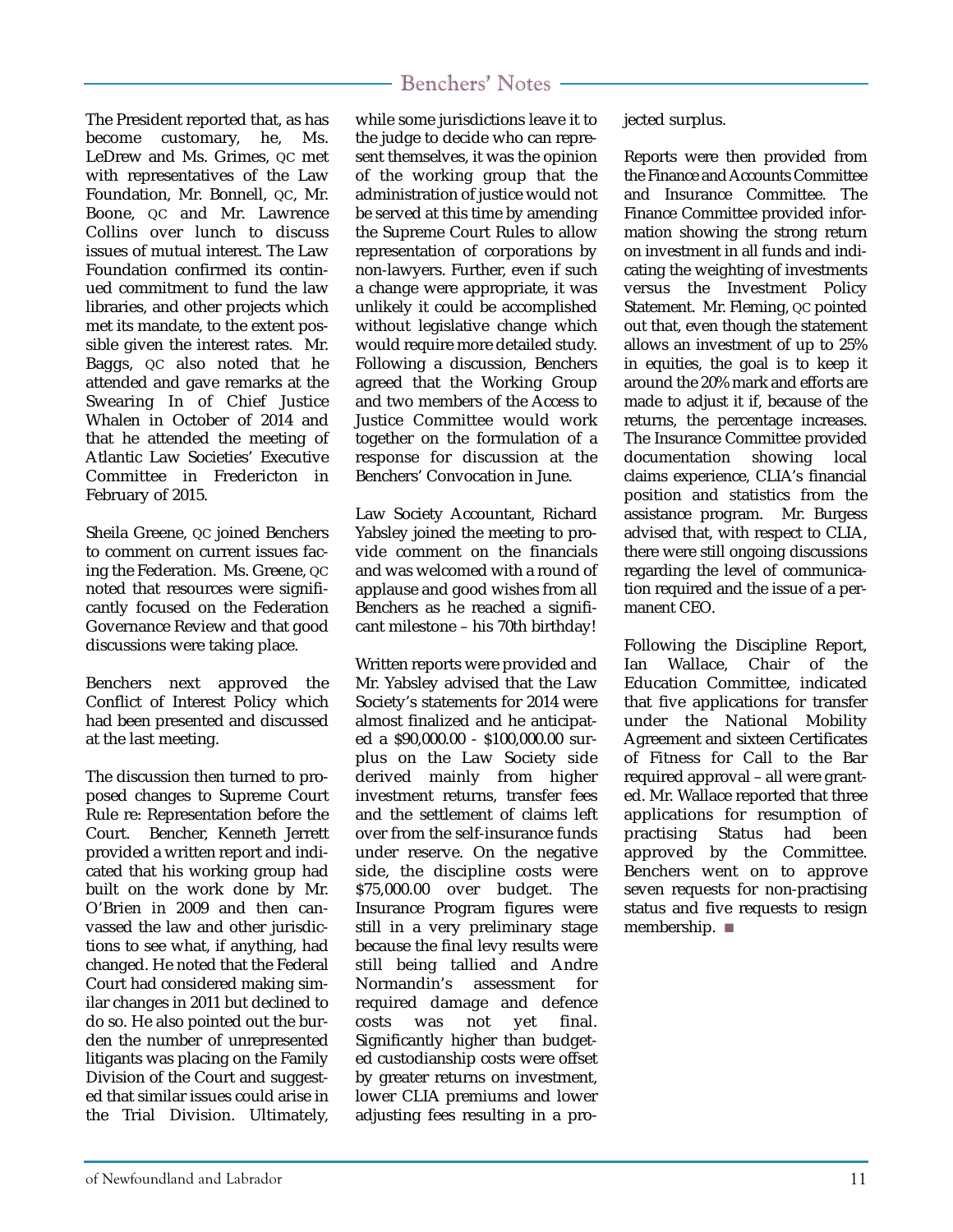### **Changes in Status**

The following changes in status were approved by Benchers sitting in Convocation April 2014 – February 2015:

Daniel Murphy February 4, 2014<br>Heidi Wells February 4, 2014 Kelly Curties **February 11, 2014** Maria Kyriacou February 25, 2014 Judy Manning February 25, 2014 Kristen O'Keefe March 3, 2014<br>Rarbara Barker March 11, 201 Shane Hickey March 14, 2014 Andrea McGrath Murphy March 31, 2014 Vanessa McCarthy<br>Allison Wade Aimee Rowe<br>
Robert Wells, QC<br>
Hobert Wells, QC<br>
Ally 31, 2014 Robert Wells, OC

**Resumption of Practicing Status** February 4, 2014 February 28, 2014 March 11, 2014 July 18, 2014

### Michelle Wilson August 14, 2014<br>David Coffin August 20, 2014 Nicole Hurley September 9, 2014 Lisa Landells (Baker) September 23, 2014<br>Adam Sparkes (October 2, 2014) Adam Sparkes October 2, 2014 Aaron Felt<br>Andrew White Controller Controller November 17, 2014 Richard Deveau November 17, 2014 Laura Brazil **Cause Communication**<br>December 18, 2014<br>December 18, 2014 Desmond Jagger-Parsons December 19, 2014 Sarah Colbourne Penney December 19, 2014

August 20, 2014 October 14, 2014 November 17, 2014 December 18, 2014

#### **Practicing to Non-Practicing Status**

A Diane Smith, QC 31 January 2014 Barbara Barker 14 February 2014 David Richard Robbins 4 March 2014 Joanne Healey 22 February 2014 Carmel Penney 24 February 2014 Michael Fox 01 January 2014 Adam Sparkes 10 March 2014<br>Janine Flaherty Woodland 31 March 2014 Janine Flaherty Woodland Erin Drover 31 March 2014 Scott Burden 11 April 2014<br>Jessica Robyn Gallant 14 May 2014 Jessica Robyn Gallant Allison Wade 14 April 2014 Andrew Scott Kerr 1 May 2014<br>Kristen O'Keefe 1 28 April 2014 Jordan Hodder 1 May 2014 John Todd Martin 1 May 2014<br>1 Deborah Gillis 1 7 May 2014 Donald Rankin 30 April 2014 Ronald Noseworthy, QC 21 May 2014<br>
Leslie Nicole Connolly 31 May 2014 Leslie Nicole Connolly Maria Kyriakou 30 June 2014 Tanya O'Neill 1 June 2014 Jennifer Madore John Groves 27 June 2014 Christopher Pike 30 June 2014

Stephanie Walsh 5 August 2014 Suzanne Orsborn 8 August 2014 Robert Anstey 6 March 2014 Kelly Langthorne 29 August 2014<br>Candace Summers 20 October 2014 Candace Summers<br>Edward Ring Edward Ring<br>
Shane Hickey<br>
20 September 2014 Daniel Furey 22 September 2014 Cindy Starkes 25 September 2014<br>
Ruth Wakeham. oc. 20 September 2014 Ruth Wakeham, QC 30 September 2014 Andrew Mallam 1 October 2014 Laura Brown Laengle **5 November 2014** Robert Alexander Bill 17 October 2014 Nicole Hurley 1992 1 December 2014<br>1 Nathleen Healey 1992 1 27 November 2014 Kathleen Healey Jennifer Newbury 1 December 2014 Joshua Lehr 1 December 2014 Cheryl Mullett 1 January 2015 Clarence Dwyer 1 January 2015<br>Bryan Blackmore, QC 1 January 2015 Bryan Blackmore, QC

Brian Gatien 1 August 2014 30 September 2014 16 September 2014 1 December 2014 Lily Anne Wroblewski 9 January 2015

#### **Members Granted Permission to Resign Membership**

Eric C Facey 10 February 2014 John Rorke 21 March 2014 William Wells 28 February 2014 Jennifer Gorman 01 January 2014 Steven M. Degen 26 March 2014 William Collins, QC 4 July 2014 John Todd Martin 1 October 2014

11 March 2014

Matthew Kennedy 31 October 2014 Jonathan Blair Brandon 17 November 2014 John McCarthy, QC 4 November 2014 Scott Harron 1 January 2015<br>
Colin McMorrow 12 December 2 Robert Parsons 2 February 2015 Cory St. Croix 1 January 2015

Nigel Jenkins 31 October 2014 12 December 2014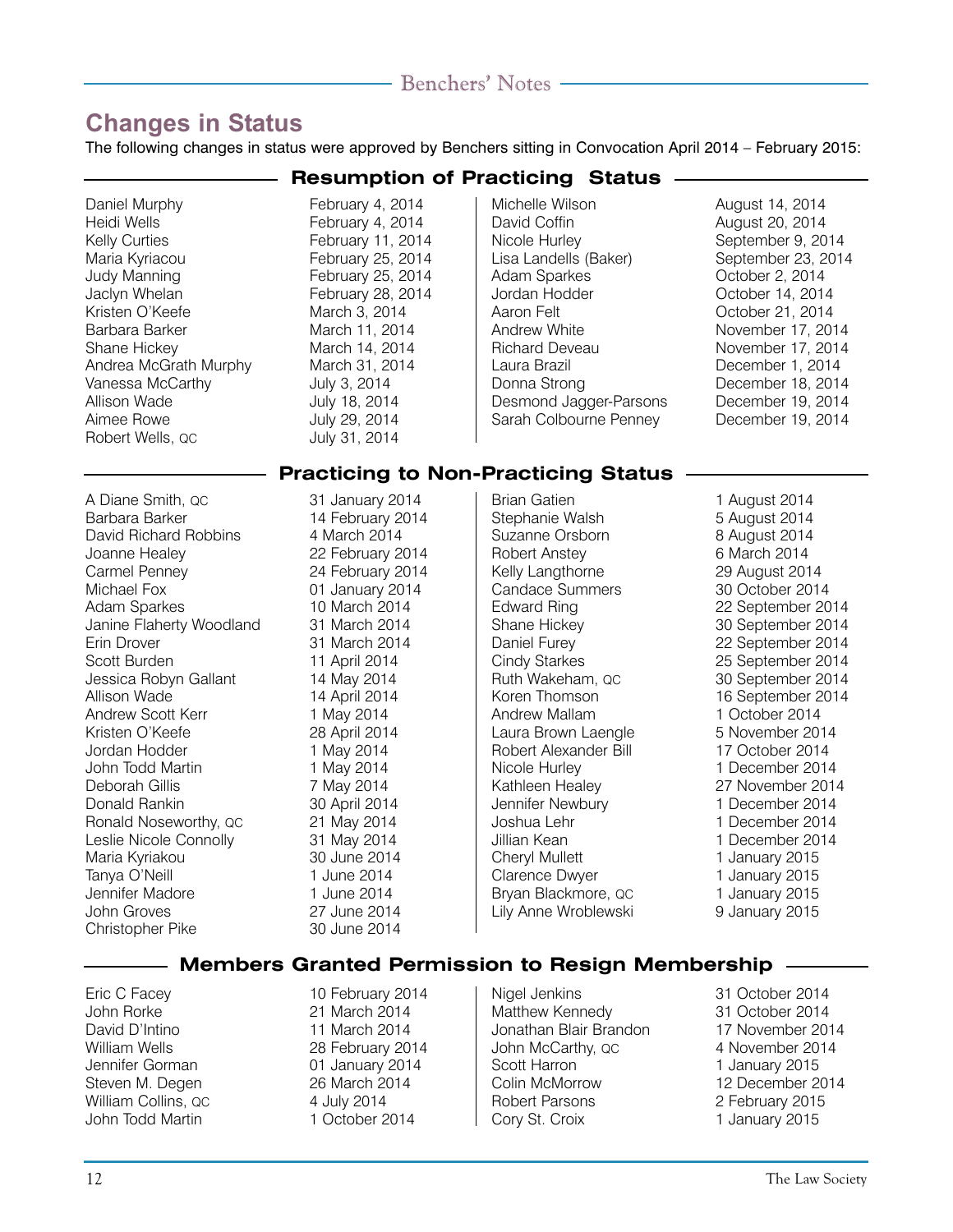### **Insurance and Risk Management**

The Canadian Lawyers Insurance Association (CLIA), your insurer, publishes a variety of effective loss prevention information such as Safe and Effective Practice, a loss prevention handbook; Loss Prevention Bulletins which include claim prevention techniques to help lawyers minimize the likelihood for being sued for malpractice and Loss Prevention eBytes, which are short and snappy electronic notifications on issues of relevance and interest to practising lawyers.

You can subscribe to the Loss Prevention Bulletins and eBytes as an RSS feed or you can sign up to receive by e-mail at www.clia.ca

The following excerpt is from an earlier Loss Prevention Bulletin, issue number 187:

#### *Safe and Effective Practice*

Safe and Effective Practice, edited by Barry Vogel, Q.C. and written by Jean Côté and others, is a loss prevention resource that has withstood the test of time. This handbook of loss prevention materials, published by the Canadian Lawyers Insurance Association and based upon materials distributed as early as the mid-1980s, remains relevant to lawyers across Canada even after all these years.

For example, the authors note five "persistent fallacies" that lawyers cling to about legal malpractice:

- 1. Legal negligence claims are based on a lack of knowledge or poor decision-making;
- 2. If I do a good job for my client, I won't be sued;
- 3. Protecting myself against a client would require that I treat the client as the enemy and therefore I couldn't properly represent their interests;
- 4. All legal malpractice claims involve lawyer error and I don't make mistakes; and
- 5. I could never forget this matter and therefore don't need to record all the details.

The authors explore how these beliefs fail to protect lawyers from claims and go on to detail a wide range of simple, yet effective strategies to prevent malpractice claims.

If you would like a free copy of *Safe and Effective Practice*, contact Janice Ringrose, Lawyers' Insurance Programme at insurance@lawsociety.nf.ca or phone 690-6174.

### **Avoiding Common Errors**

Calendaring and Communication errors are two of the most common errors the Lawyers' Insurance Programme see:

#### **Calendaring Errors**

- Failure to follow up
- Diary System error
- Inadequate office systems
- Failure to memo file
- Failure to know or ascertain deadline correctly
- Failure to calendar properly
- Procrastination in performance of service or lack of follow up

#### **Communications Errors**

- Failure to follow client's instructions
- Disputed instructions
- Disputed retainer
- Failure to obtain client's consent or to inform client
- Poor communication with client
- Poor communication with others
- Failure to document/confirm client instructions
- Unable to contact client

#### **How to avoid these errors:**

#### **Conflicts**

- Recognize conflicts
- Run diligent conflict checks
- Know who your client is
- corporation/parent/child/ spouse
- Avoid representing parties with adverse or potentially adverse positions
- Refer out to ILA
- Be mindful of your fiduciary duties

#### **Delegation**

- Communicate your expectations clearly and be specific
- Continue to keep active in the file; remain in contact with the client and delegate or team
- Indicate all critical dates and time lines
- Get a commitment on the completion date
- Have a follow up system and a back-up plan in place
- Delegate appropriately follow up, seek confirmation - remember you have delegated, not abandoned the matter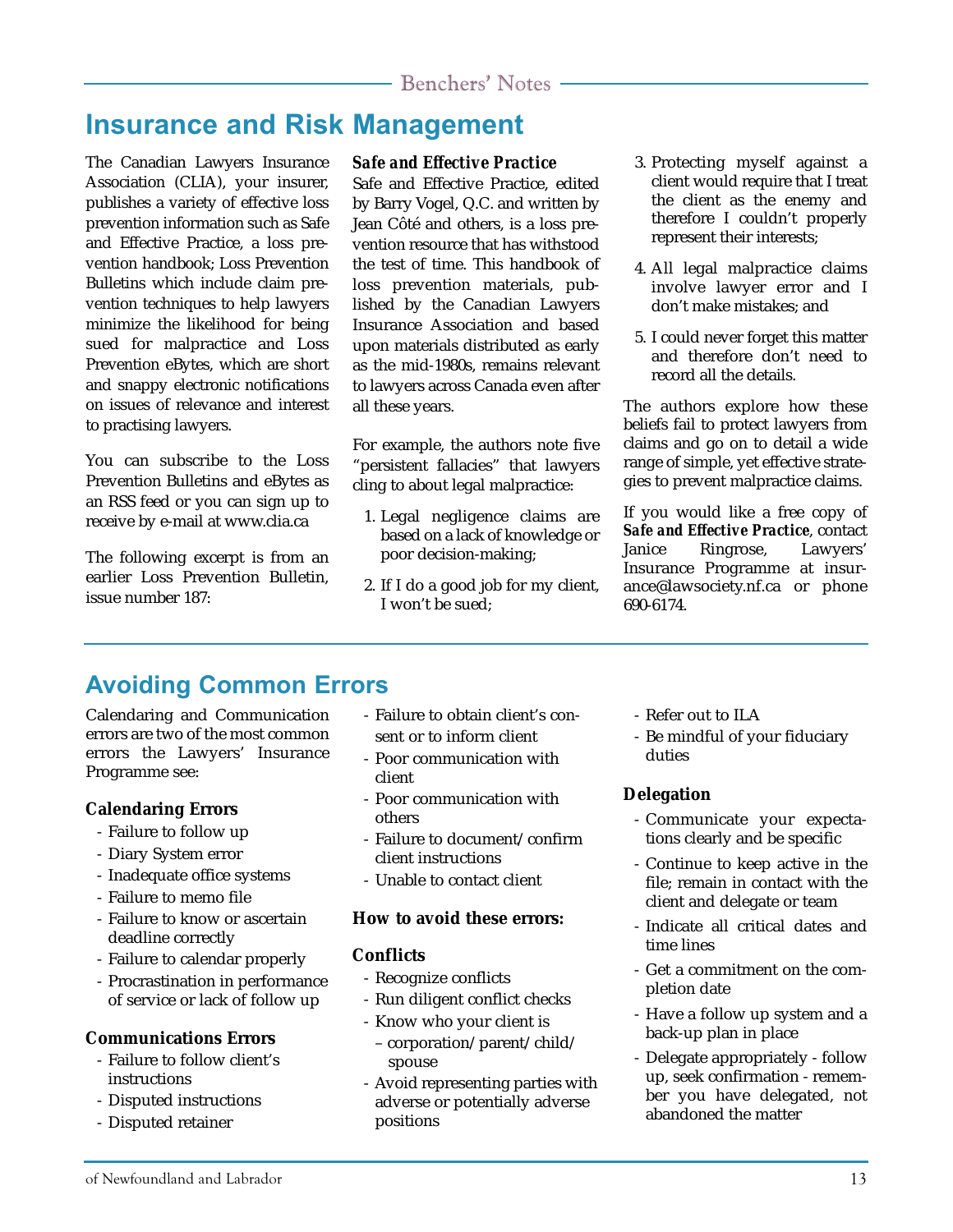#### **Systems and Procedures**

- Review in detail with client all documents he or she is signing
- Establish a good checklist to take you step by step through a case - outline the time lines involved in those procedures
- Keep each file checklists up to date and cover all steps of a case
- Pay attention to detail

#### **Dangers leading to Missed Limitation Periods**

- Checking the filing deadline as soon as you open your file and properly diarizing the date can help avoid a claim. But here are some of the "dangers" you should be aware of in your practice that can lead to a limitation period slipping between the cracks:
- Staff departures or arrivals - Transfer of files between lawyers at the firm
- Firm mergers
- Lawyer or staff absence
- Vacation
- Taking on more than you can handle

Hopefully being mindful of these errors and how to avoid them may assist you in never having an insurance claim being filed against you. ■

### **Our New Professionals' Assistance Program**

Our Professionals' Assistance Program with **Homewood Human Solutions** is a comprehensive suite of services, available to help you and your family with issues that may affect your well-being. Whether you use *Counselling*, *Plan Smart Lifestyle and Specialty Counselling Services* or *Online Services*, all these services have been developed and are provided by professionals who are dedicated to improving your health and well-being. They use evidencebased practices to ensure that all of our programs and services will provide you with exceptional assistance concerning the following:

Resolving all kinds of personal, family and work-related issues that may affect your health and well-being.

Taking preventative and proactive steps in developing and maintaining healthy habits for a healthier lifestyle.

#### **Counselling Services**

When personal, family or work-related life presentse than you can handle, face-to-face, telephonic or online counselling can be arranged quickly. Professional service providers will help you in developing the skills and making the changes that are required for you to regain control of your life.

#### **Plan Smart Lifestyle and Specialty Counselling Services**

Whether it is because you are struggling with a legal or financial issue, have questions around parenting, have to care for an elderly person or relative or perhaps need health habits, *Plan Smart Lifestyle and Specialty Counselling Services* are there to make a difference in your life.

#### **Online Services**

Registration is easy at *www.homewoodhumansolutions.com*

Once you have completed your registration and have gained access to the secure Member Area, you will be provided with your own personalized home page. From there, you will be able to access a variety of different online services. Whether it is to consult health and wellness or life skills articles, or access the Health & Wellness Companion™ — an online health library, with health risk assessments and healthy habit development tools. You can also use the childcare or elder care resource locators or browse one of the many online *e-Courses*, you will find all you need to take control of your own health and well-being.

*If you are not already registered, do it now!*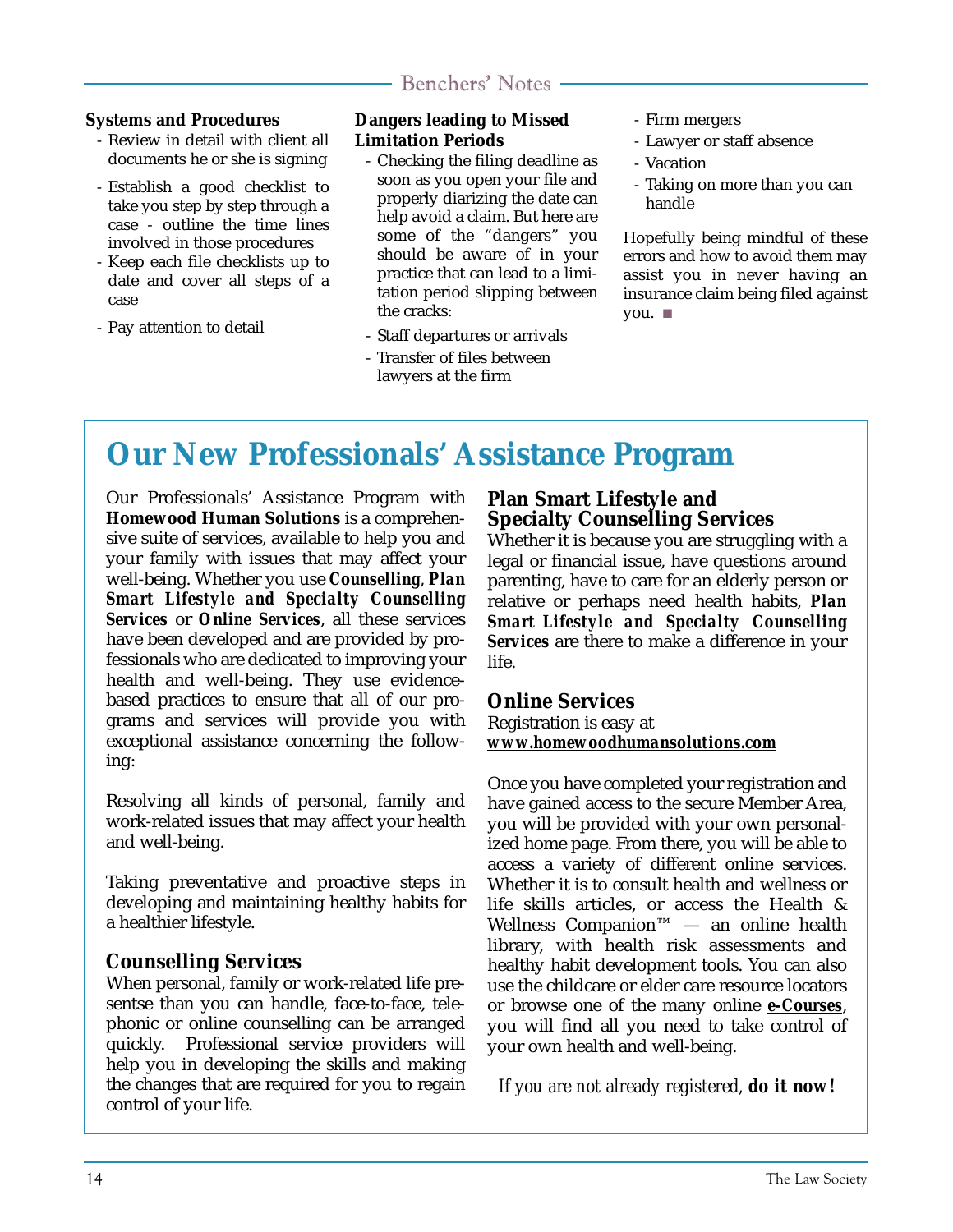### **Law Society of Newfoundland and Labrador Background Information regarding Mandatory Continuing Legal Education**

#### **Introduction**

Beginning in 2016, the Law Society of Newfoundland and Labrador (the Law Society) will require that every practicing member of the Law Society:

- 1. Participate in a minimum level of Continuing Legal Education (CLE) activities annually;
- 2. Provide information to the Law Society annually, outlining details of these CLE activities, using the Law Society's CLE Annual Report and Plan form; and
- 3. Provide a continuing legal education plan for the following year, using the Law Society's CLE Annual Report and Plan form.

#### **Mandatory CLE Requirements**

Specifically, the Law Society will require all practicing members to complete a minimum of 15 hours of eligible CLE activities annually.

Benchers have determined that the inaugural year for participating in and reporting mandatory CLE activities will be 2016. Members will be expected to report their 2016 CLE activities, and their future CLE plans for 2017, using the CLE Annual Report and Plan form which will be provided by the Law Society.

#### **Eligible CLE Activities – Content Requirements**

Eligible CLE activities must contain significant substantive law or practical content with the primary objective of enhancing a member's professional competence. As indicated above, members will be required to complete a minimum of 15 hours of eligible CLE activities annually. Eligible CLE activities must be:

- relevant to the member's present or perceived future professional needs;
- directly related to the member's current or anticipated practice areas; and/or
- relevant to professional ethics and the professional responsibilities of lawyers.

Eligible CLE activities should include significant substantive, procedural, technical or practical legal content.

The mandatory CLE activity requirement can be met in many ways; for example, in a classroom setting, by reading legal publications (periodicals, digests and journals), listening to podcasts, watching recorded programs and seminars, or through live online CLE programming.

Eligible CLE activities will include activities and content dealing with one or more of the following areas:

- the practice of law (including ethics, professional responsibility, practice standards, substantive law, procedural law etc.);
- lawyering skills (such as advocacy, drafting, research, communications, interviewing, negotiation etc.); and
- practice management (including client relations, wellness, time management, practice technology etc.).

#### **Examples of Eligible CLE Activities**

To qualify as an eligible CLE activity, the activity must be directly related to improving professional competence in the member's practice.

Some examples of eligible CLE Activities would include:

• Attendance at live CLE activities – Attendance at live seminars, courses, educational components of conferences, live webcasts, telecasts or live online courses etc., would all be eligible activities, provided the content requirements (outlined above) are met.

*(N.B. Obviously, only those hours where a member is in actual attendance at the course, seminar or educational component of a conference etc. are considered eligible hours.)*

- Teaching / Lecturing / Instructing in a law course, CLE seminar etc. – Teaching in a legal context is an eligible activity, to a maximum of six hours per year, provided that the content requirements (outlined above) are met in the material that is taught. There are no restrictions or requirements on the audience, except that presentations designed for clients would not count towards eligible CLE activities.
- Writing Authoring legal texts, legal articles or other written materials is an eligible CLE activity, to a maximum of six hours per year, provided that the content requirements (outlined above) are met. As well, to be an eligible CLE activity the primary purpose of the written material should be for use in an educational program, or to educate about the law. However, written material produced as part of the member's regular employment or practice, or for client development, would be excluded.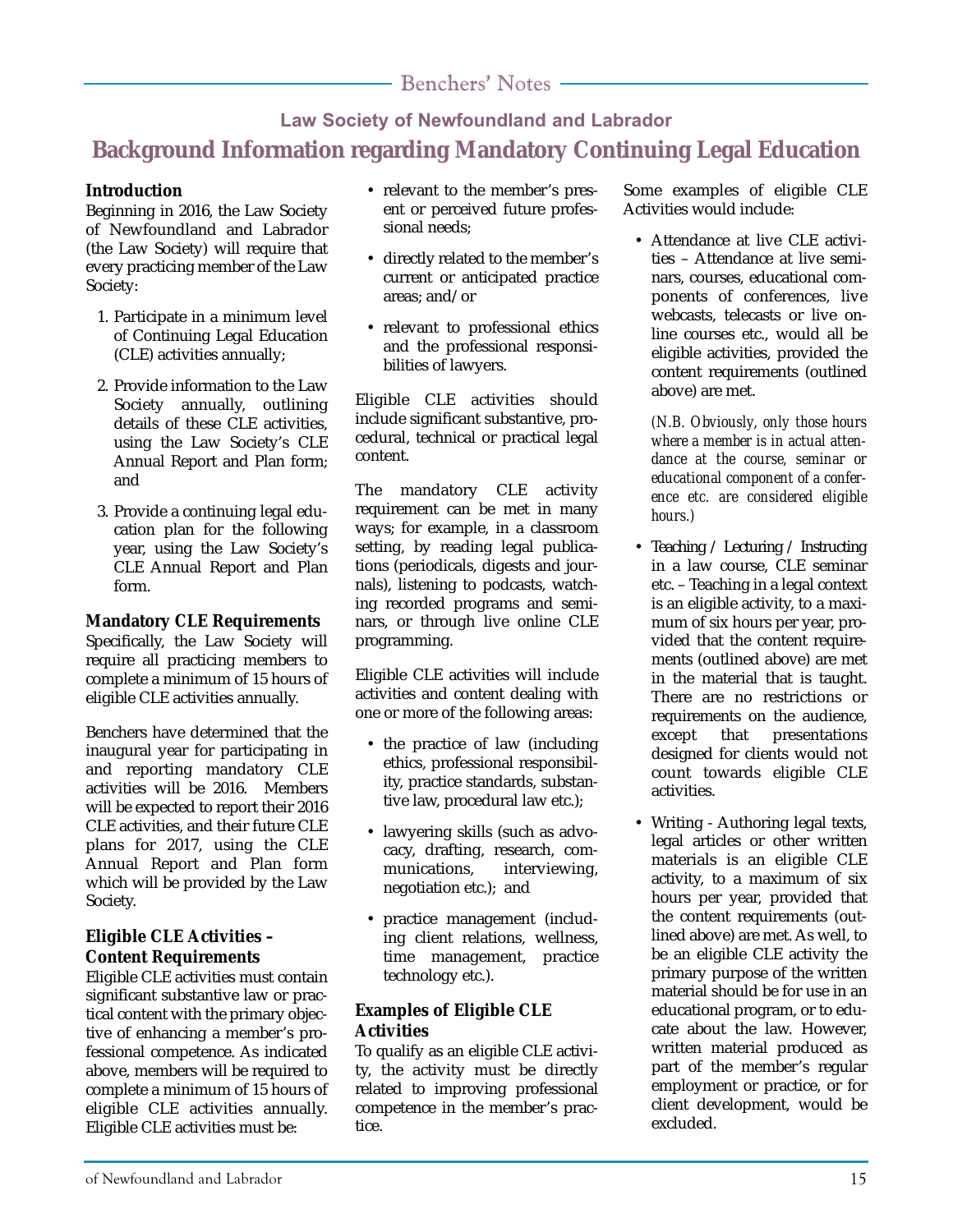• Self-study/Reviewing written or recorded materials – Selfstudy or reviewing written materials (current legal articles, textbooks, case reports, journals etc.) or reviewing recorded CLE courses or activities (recorded online seminars, podcasts, recorded audio or video CLE courses etc.) are eligible CLE activities, to a maximum of 3 hours per year, again provided the content requirements (outlined above) are met.

#### **Examples of Non-Eligible CLE Activities**

Some examples of non-eligible CLE activities would include:

- Activities which do not meet the content requirements (outlined above) or which are not directly related to improving professional competence;
- Activities relating to mentoring, including being a Principal to an Articled Student-at-Law;
- Activities relating to marketing or profit maximization or primarily designed for clients;
- Activities undertaken for an employment purpose, or prepared and delivered in the ordinary and usual course of practice or employment.

#### **Compliance with the Requirements**

It will be each member's responsibility to ensure that a proposed CLE activity meets the content requirements set out by the Law Society and, therefore, qualifies as an eligible CLE activity.

The Law Society will have discretion to determine whether specific activities meet the requirements, and are or are not eligible CLE activities. It is anticipated that the Law Society will not be unreasonably prescriptive or rigid in assessing what is or is not an eligible CLE activity.

The Law Society will not assess or accredit providers, content or subject matter in advance. However, it is anticipated that many professional learning activities will qualify and meet the requirements of an eligible CLE activity, provided a common-sense and reasonable nexus or link can be demonstrated between the activity and an enhancement in professional competence.

#### **CLE Annual Report and Plan - Reporting Requirements**

Members will be required to complete and submit a document annually to the Law Society, referred to as a *CLE Annual Report and Plan form*. This document will have two parts; a report on eligible CLE activities for a given year and a plan for CLE activities for the following year.

The CLE Annual Report portion of this document will provide details on the member's CLE activities for the year in question. The CLE Plan portion of the document will contain a series of questions aimed at helping members identify their professional development activities for the following year. It is meant to provide a useful framework and guideline by which members can plan to participate in future professional development activities which are relevant to their needs and practice areas, and which can further enhance their competence.

This CLE Annual Report and Plan form will provide an annual record of members' CLE activities and will also provide a framework by which members can assess and meet their future requirements for professional development and continuing legal education. The submission deadline for filing in a given year would likely be the end of January of the following year.

#### **Failure to Report or Comply with Requirements**

The consequences for members who fail to fulfill the requirements may include administrative sanctions in the nature of late fees, plus the requirement to make up the required hours of eligible CLE activities within a specified time period and, in extreme cases of non-compliance, a possible administrative suspension.

#### **Exemptions**

Members who are subject to comparable mandatory CLE requirements in another Canadian jurisdiction (for example, a member of another Canadian Law Society who has fulfilled that other Law Society's requirements by participating in CLE activities), may count these CLE activities towards the requirements of the Law Society of Newfoundland and Labrador.

Members with non-practicing or life membership status would not be required to meet the requirements while not practicing. A member holding both non-practicing and practicing status in the same year would need to meet the requirements for that part of the year when practicing status was held.

Members who are claiming an exemption from complying with the requirements can identify their exemption on the CLE Annual Report and Plan form.

#### **Monitoring**

The Law Society will monitor compliance with the Mandatory Continuing Legal Education requirements by reviewing *CLE Annual Report and Plan forms* submitted by members. At the Law Society's request, a member may be asked to provide further information or documentation relating to the details of the member's participation in a CLE activity and/or the eligibility of a reported activity. ■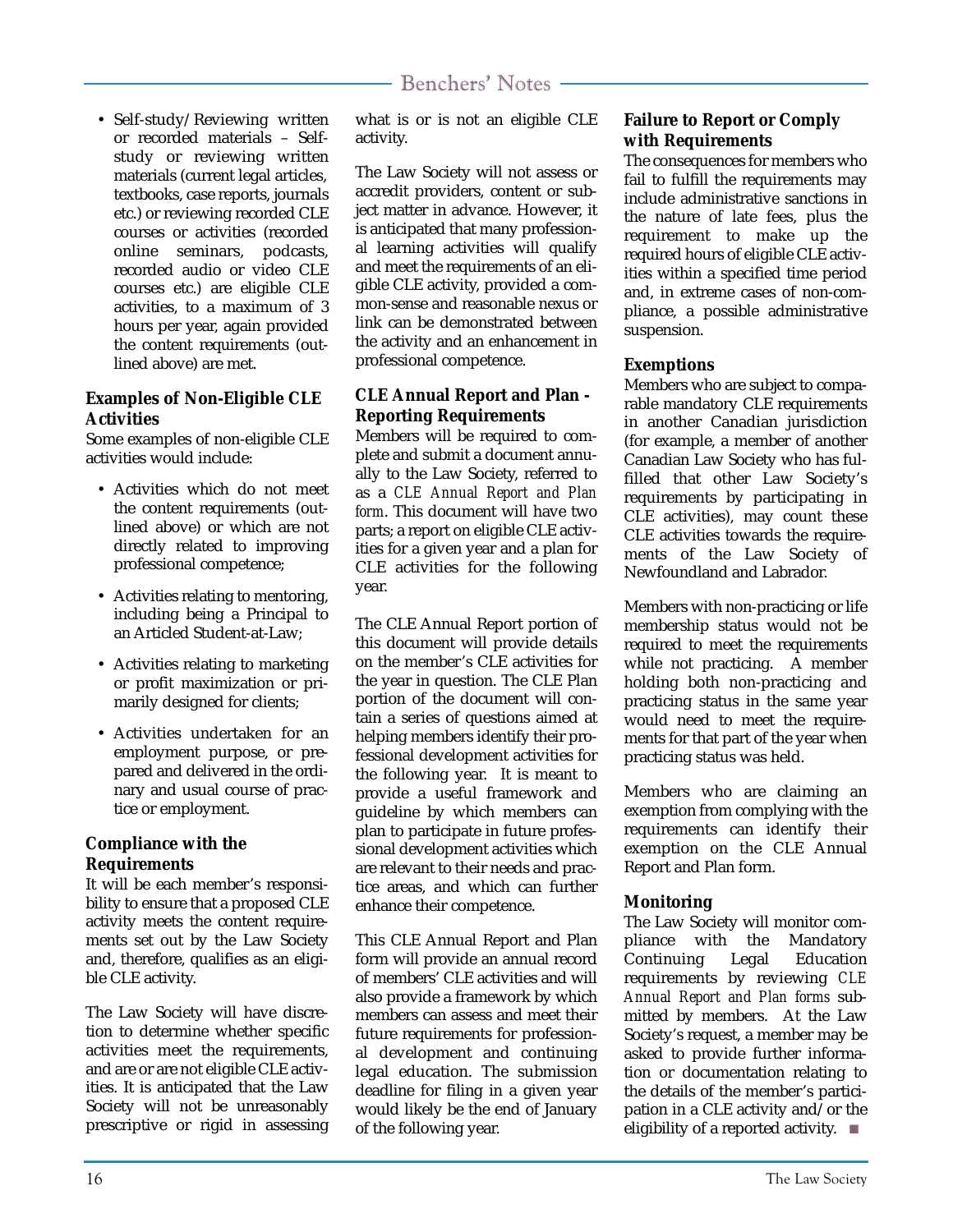### **Complaints Authorization Committee**

The Complaints Authorization Committee, a statutory committee comprising two lawyers and a public representative all of whom are Benchers of the Law Society, reviews the *allegation* to determine whether there are reasonable grounds to believe that the lawyer has engaged in conduct deserving of sanction. If the answer is no, then the Complaints Authorization Committee will dismiss the *allegation*. The *Act* prescribes that a complainant whose *allegation* is dismissed by the Complaints Authorization Committee, may file a notice of appeal, within 30 days, with the Registrar of the Supreme Court.

When the Complaints Authorization Committee's opinion is that there are reasonable grounds to believe that the lawyer has engaged in *conduct deserving of sanction*, there are two results:

- (i) the *allegation* is considered as constituting a Complaint; and
- (ii) the Complaints Authorization Committee may issue a letter of counsel or a letter of caution to the lawyer, or instruct the Vice-President to file the Complaint against the lawyer and refer it to the Disciplinary Panel.

Counsel is advice. Caution is a warning. Both are intended to assist the lawyer in his or her future conduct. A finding of guilt has not been made against the lawyer because a finding of guilt could only be made following a Hearing.

The following information is provided to inform members as required by Law Society Rule 9.06(5)

**Letters of Caution** were issued by the CAC with respect to the following Complaint.

Complaint that the member's communication with the opposing lawyer, through written correspondence and a voice-mail message, which included *inter alia*, personal criticism of the opposing lawyer and the statement *"I am going to recommend to my client to take some kind of action – I'm not sure what kind yet because I know there is something very wrong with this email that you sent"*, is inconsistent with the proper tone of a professional communication and does not comply with the standard of conduct contemplated by the *Code*. The Complaints Authorization Committee is of the opinion that all communications between lawyers, including private communications, must be consistent with the standard prescribed by the *Code*. (*Code of Professional Conduct (2013) chapter 7, rule 7.2-1 commentary 7.2-1[3] and rule 7.2-4)*

Complaint that the member's distribution of a Brief criticizing the Court and the judiciary does not comply with the standard of conduct contemplated by the *Code*. The Complaints Authorization Committee noted the member's submission *"that you have a duty as a lawyer and officer of the Court to bring these matters to the attention of the legal community and the public generally."* The Complaints Authorization Committee is of the opinion that the member's obligation, if any, in these circumstances was ameliorated by the fact that the member was a party to the proceedings. Furthermore, and as acknowledged by the member, an application to seek leave to appeal to

the Supreme Court of Canada was the procedurally correct next step. *(Code of Professional Conduct (2013), chapter 5, rule 5.6- 1)*

Complaint that the member's conviction under sections 253(a) and (b) and 255(1) of the Criminal Code does not comply with the standard of conduct contemplated by the *Code*. The Committee noted that although the member cooperated fully with the Law Society, this is the member's second offence. In the opinion of the Committee such conduct does not meet the standard of conduct required by the *Code* and expected by the public. *(Code of Professional Conduct (2013), chapter 2, rule 2.1-1 and commentaries 2.1-1[2] and [3])*

Complaint that the member's quality of service provided does not comply with the standard expected of a prudent solicitor and that the member failed to fulfill a solicitor's obligations with respect to conflict and communication issues. The Complaints Authorization Committee is of the opinion that the likelihood of the interests of the parties conflicting was so high that a prudent solicitor would have referred the clients for independent legal advice and obtained the clients' consents to the Joint Retainer. Furthermore, when representing parties on a Joint Retainer, a solicitor should be alert to the duty to communicate with all parties. Effective communication with clients is paramount in achieving client satisfaction. What is effective communication for one client may not be sufficient for another depending on the needs and sophistication of the client. *(Code of Professional*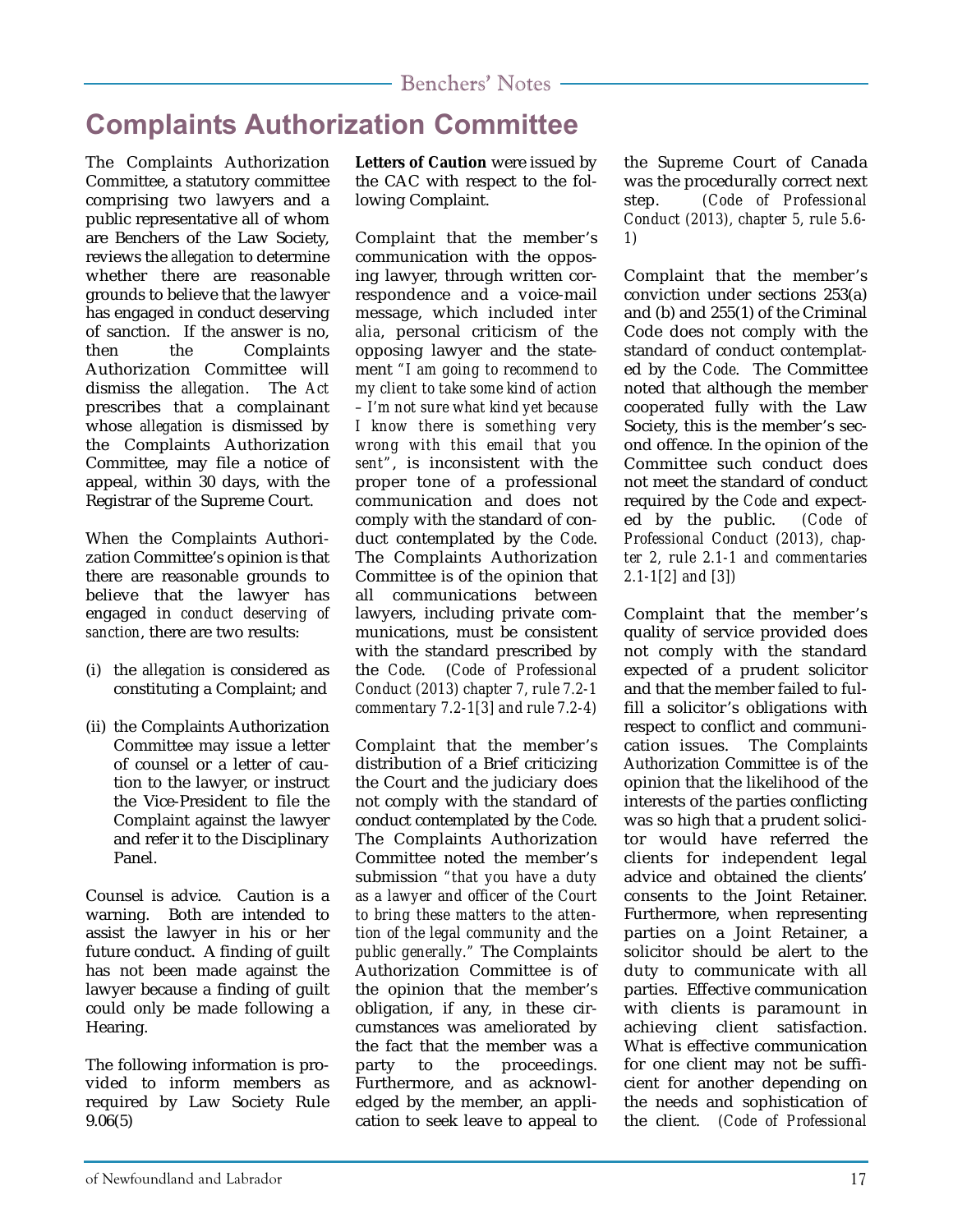*Conduct (2013), chapter 3 – rule 3.2-1 and commentaries 3.2-1[2], [3] and [5], rule 3.2-2 and commentary 3.2-2[1], rule 3.4-1 and commentaries 3.4-1[1], [2], [3], [4], [5], [6] and [7], rule 3.4-2 and commentaries 3.4-2[1], [2], [3], [4], [5] and [6], rule 3.4-5 and commentary 3.4-5[1], rule 3.4-6, rule 3.4-7 and commentary 3.4-7[1] and rule 3.4-8 and commentaries 3.4-8[1] and [2])*

**A Letter of Counsel** was issued by the CAC with respect to the following Complaint.

Complaint that the member's failure to ensure the accuracy of the facts prior to putting forward a statement to a witness, about a third party, who was not represented by counsel and did not have the opportunity to respond, does not comply with the standard of conduct contemplated by the *Code*. The Complaints Authorization Committee is of the opinion that there is a higher onus on the lawyer to ensure the accuracy of the statement, when making a statement of a serious nature about a third party, who does not have the opportunity to respond. *(Code of Professional Conduct (2013), chapter 5, rule 5.1-2, commentary h)* ■

# **The Law Society Library wants you...to be our out-of-town clients.**

### **The Law Society Library offers you ALL of the following services** *FREE OF CHARGE***:**

**At your desktop:** ✔ Instant desktop access to over 150 Irwin titles, including, but not limited to, the following topics: • Civil Procedure and Litigation • Constitutional & Administrative Law • Criminal Law • Family Law • Torts • Corporations, Securities and Commercial Law To see a complete list of Irwin titles available check out http://www.irwinlaw.com/titles **With help from library staff:** ✔ WestlawNext Canada **Quicklaw** LexisNexis International **HeinOnline** O'Brien's Forms We can search any of these databases and provide you with the results. Ask us for case law, statutes, regulations, forms, commentary, articles…you are only limited by your imagination.

*Library Staff Gail Hogan and Rosie Myers, are here to assist you with your research needs, by answering your questions, with free book delivery, assisting you with research strategies. If you can think of the question we are more than willing to help.*

*Please contact Gail or Rosie at lawlibrary@lawsociety.nf.ca or 1-800-984-7770. We look forward to hearing from you!*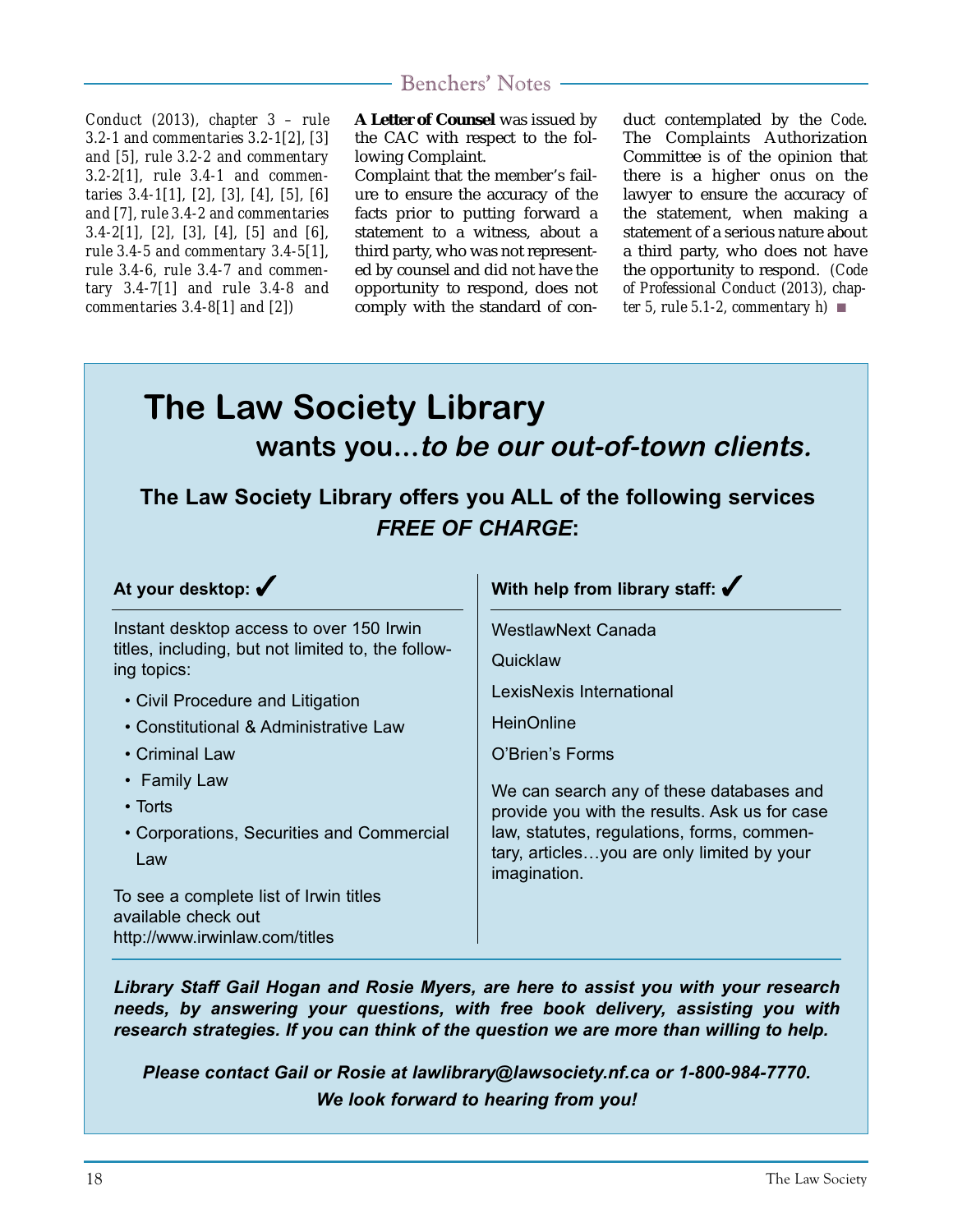### 2014 Award Winners Benchers' Notes







#### **Award Presentations at the Law Society's Annual Dinner, 2014**

- Photo 1: President, Kenneth Baggs, oc and former President, Justice George Murphy
- Photo 2: 2014 Award Winner: Ms. Sophie St. Croix. Award presented by Ms. Elizabeth Hunt and Chief Justice Alex Hickman. *(Award in Memory of Charles E. Hunt, QC and The Honourable Mr. Justice Douglas C. Hunt)*.
- Photo 3: 2014 Award Winner: Ms. Sophie St. Croix. Award presented by Judge Lois Skanes *(Provincial Court Judges' Association Award)*.
- Photo 4: 2014 Award Winner: Ms. Sophie St. Croix. Award presented by Marcus Evans, QC *(Award in Memory of Edward J. Penney)*.
- Photo 5: 2014 Award Winner: Mr. Lee English. Award presented by Father William Browne *(William J. Browne Scholarship)*.









- Photo 6: 2014 Award Winner: Ms. Kirsten Calon. Award presented by Barry Fleming, QC. Ms. Gerlinde van Driel, QC accepting award on behalf of Ms. Calon *(The Maxwell J. Pratt Scholarship)*.
- Photo 7: 2014 Award Winner: Mr. Justin Dunphy. Award presented by Raelene Lee *(Award in Memory of Wayne F. Spracklin, QC)*.